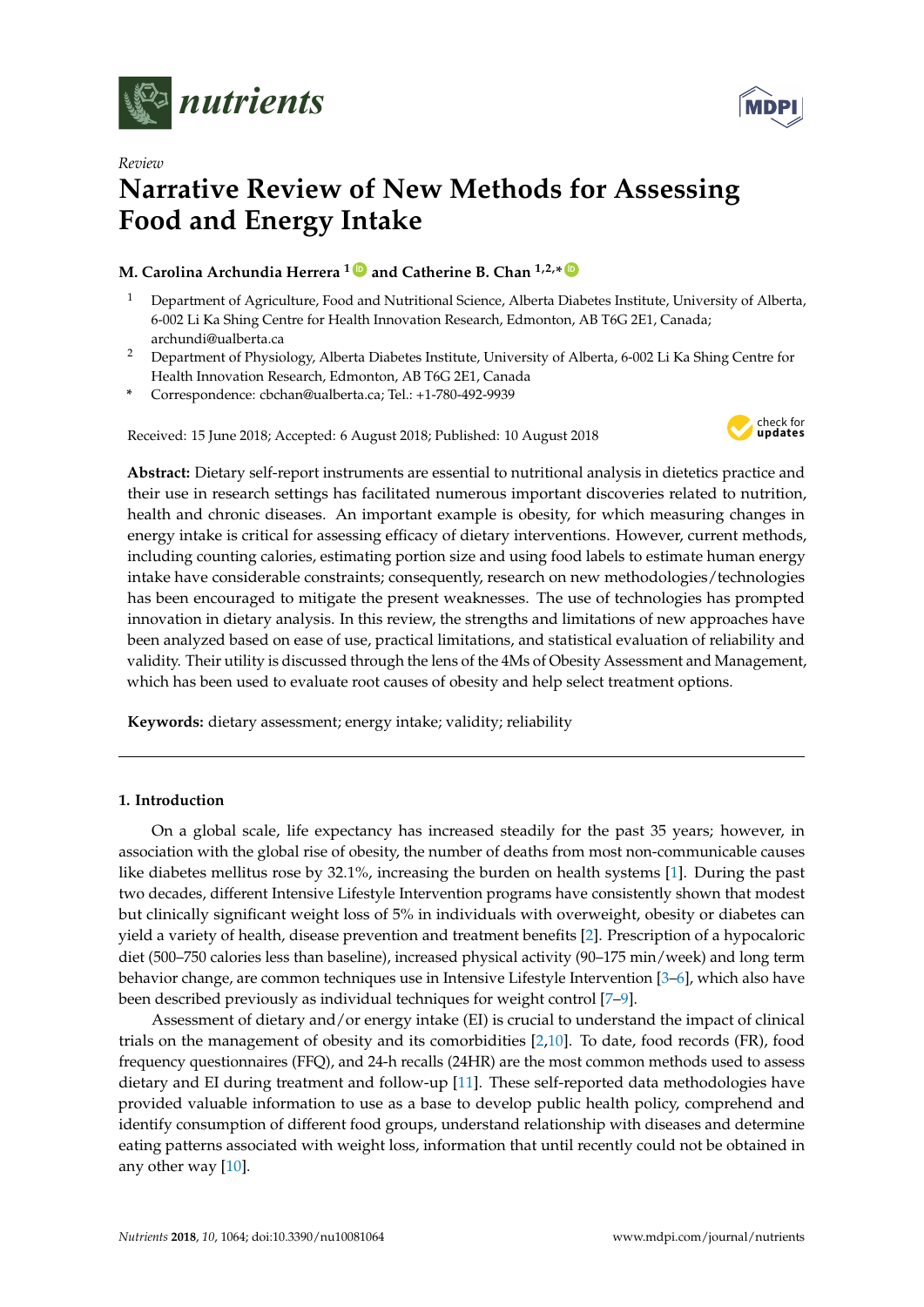However, a major challenge of these methods is that they rely on self-reported data. Human memory is not 100% accurate in recalling past behavior, consequently these measurements do not directly or objectively measure dietary intake or EI and do not comply with the standards of scientific methodology [\[12,](#page-16-3)[13\]](#page-16-4). One issue is that the actual process of doing food records can lead individuals to change their food behavior patterns and therefore, misreport information resulting in an inaccurate report of foods, nutrients and energy consumed [\[14\]](#page-16-5). Using data from The National Health and Nutrition Examination Survey (NHANES) 2003–2012, researchers analyzed the prevalence of under and over-reporting of EI, finding that in the US adult population ( $\geq$ 20 years) 25.1% misreported EI [\[15\]](#page-16-6), results consistent with European countries where prevalence of under-reporting ranges from 20% to a high of 45% [\[16–](#page-16-7)[19\]](#page-16-8) with a predominance of obese populations under-reporting. Part of the limitation of behavior modification presented in food records can be overcome though the use of 24HR, since they can be unannounced so that the diet is not changed; however, estimation of the usual diet is weakened by recall bias (food omission or forgetfulness, erroneous estimation of portion size) [\[20\]](#page-16-9). In addition to recall bias, these methods impart a substantial researcher/individual burden and high cost of administration [\[21\]](#page-16-10). These methodologies used for dietary assessment have been severely criticized to the point of calling the resultant data "pseudoscientific and inadmissible in scientific research", and what "constitutes the single greatest impediment to actual scientific progress in the fields of obesity and nutrition research" [\[12\]](#page-16-3).

Thus, the accuracy of dietary assessments or modifications in dietary or EI is full of challenges and the development of new technologies to try to overcome current limitations has been encouraged [\[21\]](#page-16-10). The objective of this review is to present the strengths and weaknesses of innovative new tools or methodologies that could replace, improve or complement current self-report dietary assessment instruments.

#### **2. Materials and Methods**

#### *2.1. Search for Innovative Food and EI Assessment Tools and Methodologies*

Medline, CINAHL and PsychINFO were searched for English-language articles, using the following keywords separately or in combination: diet, diet records, dietary intake, energy intake, innovate \*, meals, measurement, metabolism, method, models, new, nutrition assessment, optimiz \*, recent, self-report, technolog \*, test reliability, test validity, trend, validation studies. The search resulted in 337 articles (Figure [1\)](#page-2-0). The output was then narrowed by imposing search criteria of "2012–October 2016" and "Adults". This search resulted in 73 articles. These article titles and abstracts were screened by one author (MCAH) to determine if they fulfilled the eligibility criteria. The articles included had to describe or validate a new method, or use new technology tools that could capture food or EI. The methodologies or tools were assessed to determine their benefits and limitations as well as their reliability or validity. Studies using text messaging or mobile phone applications that required manual introduction of information were not considered because using this type of technology imposes the same limitations as the current methods, requiring a self-reported measurement with a burdensome and impractical framework for the subject.

Of the 73 articles uncovered with this search, 17 were considered potentially eligible. These articles were cross-listed in PubMed for articles related to the topic, which identified 8 other articles. Reference lists of relevant articles were also hand-searched but no other relevant articles were found. For these 25 articles, review of the full text was used to identify those meeting the criteria  $(n = 11)$ .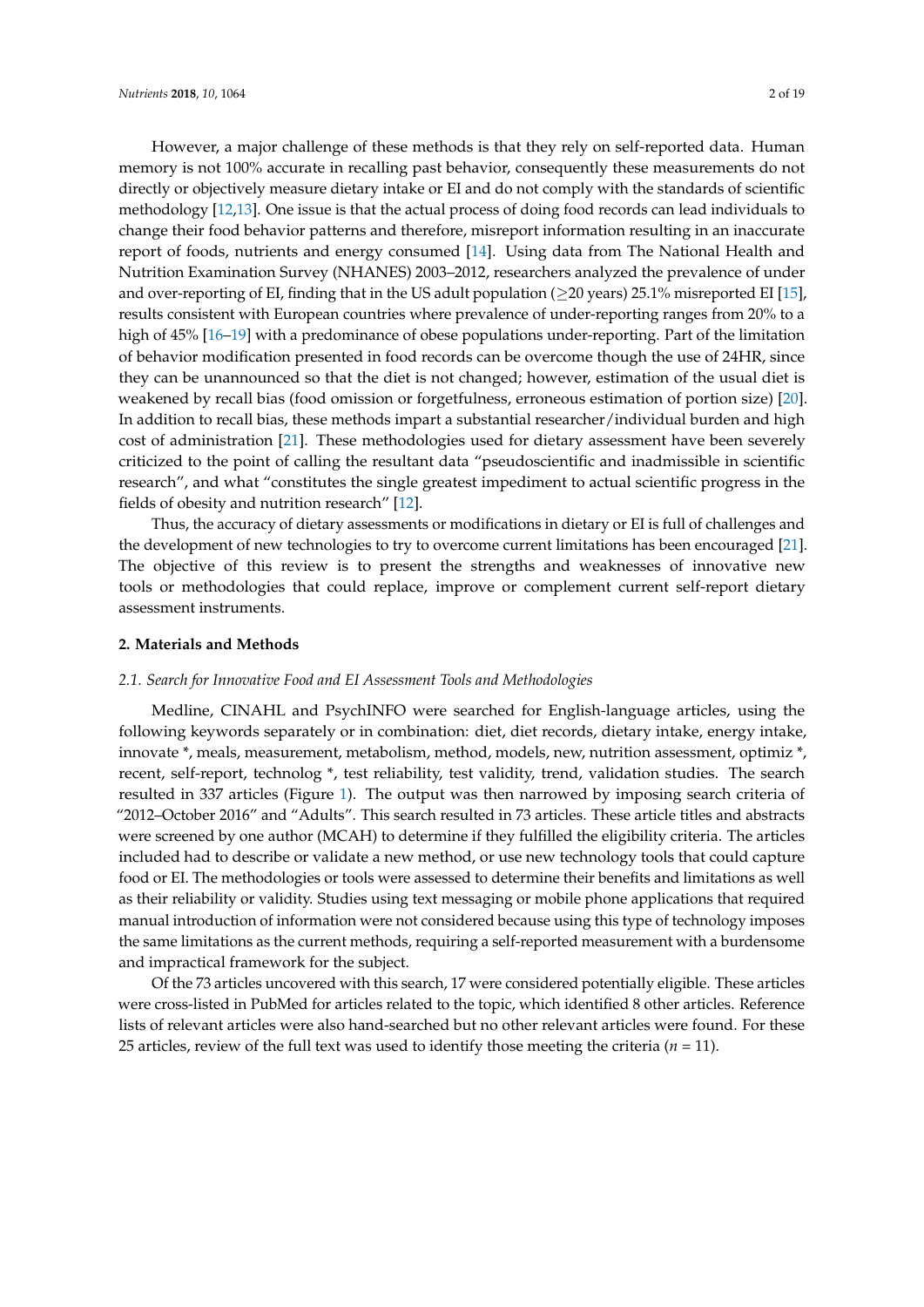<span id="page-2-0"></span>

**Figure 1.** Flow diagram of the articles selection process and exclusion reasons. **Figure 1.** Flow diagram of the articles selection process and exclusion reasons.

## *2.2. Evaluation 2.2. Evaluation*

A relative evaluation of the innovative technology tools and methodologies was carried out. were assessed to ensure that the main weaknesses of present methodologies: recall biases, They were assessed to ensure that the main weaknesses of present methodologies: recall biases, measurement discrepancies, lack of scientific rigor, were being acknowledged. measurement discrepancies, lack of scientific rigor, were being acknowledged.

when developing tools to collect dietary information, specific statistical methods must be used When developing tools to collect dietary information, specific statistical methods must be used to evaluate their reliability and validity in order to test the accuracy of the method and avoid bias [\[22\]](#page-16-11). Thus, utilization of these recommended statistical methods to assess the different tools methodologies was noted when drafting this manuscript. *Reliability* refers to "the consistency of a and methodologies was noted when drafting this manuscript. *Reliability* refers to "the consistency of a measuring instrument" [\[22\]](#page-16-11), in different situations; inter-rater, test-retest, inter-method and internal measuring instrument" [22], in different situations; inter-rater, test-retest, inter-method and internal consistency. *Validity* refers to "how close the tool can measure the actual (true) value"; in this case, a measure of true EI when compared to the gold standard [22]. measure of true EI when compared to the gold standard [\[22\]](#page-16-11).

Benefits and limitations: When describing benefits and limitations of each tool/methodology, focus was on the following criteria: Easy to administer—Referring to reducing participant burden. the focus was on the following criteria: Easy to administer—Referring to reducing participant burden. Current methods rely on information reported by the subjects recalling what they ate for the past Current methods rely on information reported by the subjects recalling what they ate for the past week/month/year, or keeping a diary for various days. This decreases the quality of the reports,  $\omega$ metry monthly year, or neeping a data y for various days. This decreases the quality of the reports, and the process itself can make subjects change their eating habits [\[23\]](#page-16-12). Easy to score—Observed and weighed-food records [\[24\]](#page-16-13), doubly labelled water (DLW) [\[25\]](#page-16-14), and FFQ [\[11\]](#page-16-2), are some of the methods  $\alpha$  and  $\alpha$  and  $\alpha$  and  $\alpha$  and  $\alpha$  and  $\alpha$  and  $\alpha$  and  $\alpha$  expensive and  $\alpha$  in  $\alpha$  are expensive and  $\alpha$  and  $\alpha$  and  $\alpha$  and  $\alpha$  and  $\alpha$  and  $\alpha$  and  $\alpha$  and  $\alpha$  and  $\alpha$  and  $\alpha$  and  $\alpha$  and  $\alpha$  and currently used to determine/estimate EI and/or eating behavior. These methods are expensive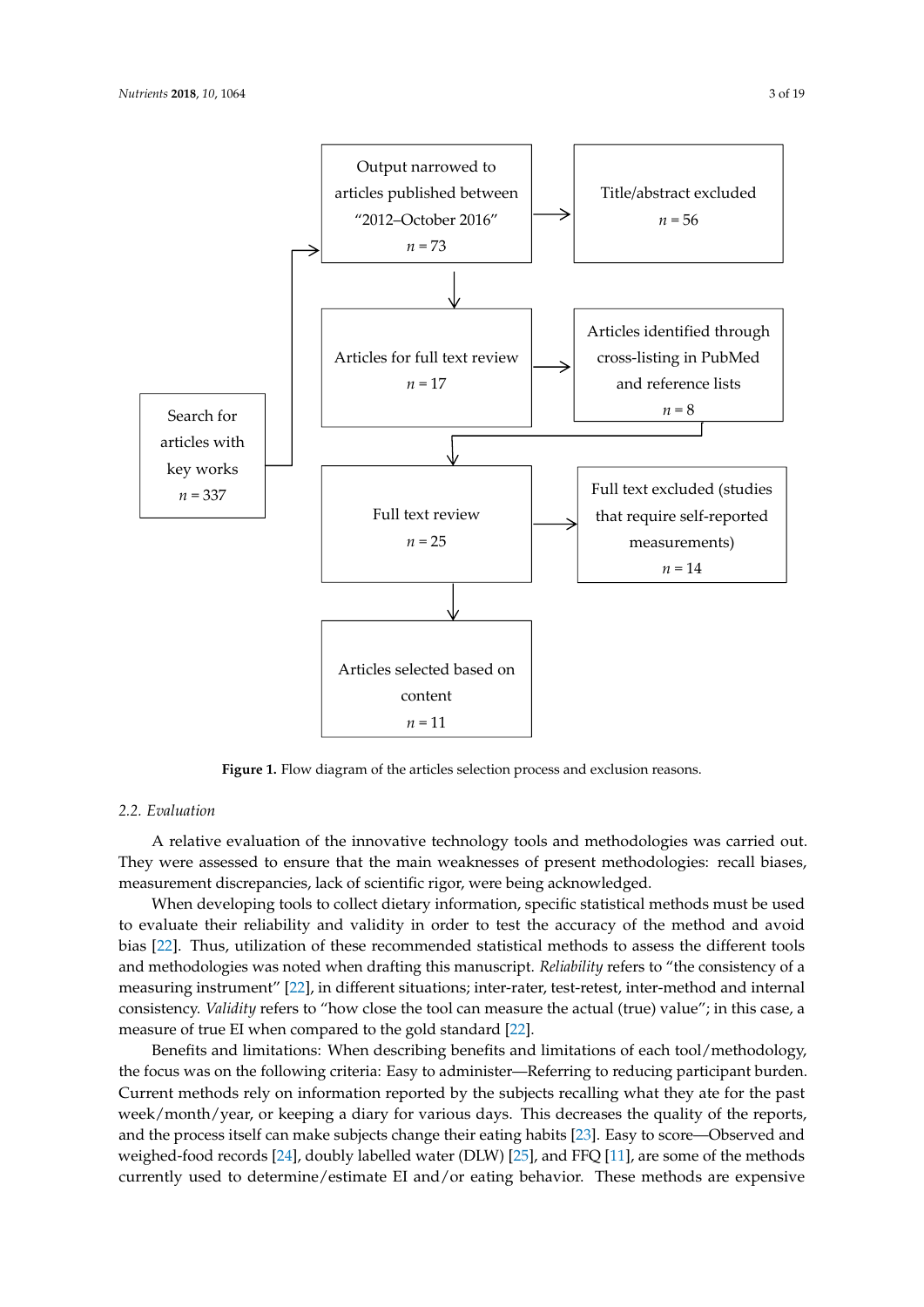and time-consuming, making them less feasible to use and hard to score. New methodologies should minimize practitioners' or researchers' burden and expense. Capture change over more than one day—Because assessment of day-to-day variability in food intake is an important limitation of current methodologies. New methodology should overcome these limitations and be able to capture fluctuations in habitual energy and nutrient intake on free-living subjects.

#### **3. Results**

Table [1](#page-6-0) summarizes the studies that were included in the review. Five described different types of monitors and sensors; five described camera-scan-sensor-based technologies; and one described a mathematical method. Details of the statistical methods used to assess validity and reliability are noted in Table [2.](#page-9-0)

#### *3.1. Food/Energy Intake Monitoring Devices and Tools*

Use of body sensors as a direct measurement of human eating behavior is quite recent. Body monitors and sensors have been developed with the hope of improving and facilitating measurement of daily food and EI [\[26,](#page-16-15)[27\]](#page-16-16).

#### 3.1.1. Automated Wrist Motion Tracking

The Automated Wrist Motion Tracking, also called a "bite counter" is worn like a watch and automatically tracks wrist motion for monitoring eating in humans [\[28\]](#page-16-17). Reliability was tested in both controlled meal and semi-controlled settings. The sensitivity was >85% in both settings. Bites measured by the device were >80% detected compared with bites counted by direct observation. The equations used to measure sensitivity and performance are reported in Table [2](#page-9-0) [\[28\]](#page-16-17). A third experiment in free-living situations was performed to examine the correlation between bites detected and EI, with  $r = 0.6$ . This experiment was only exploratory and was done to seek any possible relationships between these factors for further research [\[28\]](#page-16-17).

Use of this device resulted in improved accuracy of measuring EI in free-living situations compared with 24HR and FFQ, which typically under-report EI in men by 16–20% and 31–36%, and in women by 16–20% and 34–38% respectively [\[29\]](#page-16-18). Participant burden was minimal because the user only needed to turn it on and off before eating, and thereafter, bites were registered automatically by the device; thus, researcher and administrative costs are ameliorated since no food weight or labour-intensive laboratory techniques are needed [\[28,](#page-16-17)[30,](#page-17-0)[31\]](#page-17-1). Forgetting to use the device, accuracy in different social settings and loss of data when both hands are used to eat are present limitations that the bite counter tool needs to address. Importantly this device's main benefit is its use as a food intake-monitoring and ingestive behavior tracking system in a real-world setting to improve users, researches and HCP understanding of food intake behaviors. Furthermore, lessen the burden of manual measurements; however, no input regarding the type or quality of the food consumed is tracked.

#### 3.1.2. The Bite-Based Model of Kilocalorie Intake

The bite-counter described above was used for the development of a kilocalorie per bite equation (using bite counts, individual demographic and physical characteristics) that allowed EI to be estimated. The relationship obtained was estimated as kilocalories per bite =  $-0.128$  age + 6.167 sex (female = 0) + 0.034 height + 0.035 weight − 12.012 WHR + 22.294; where WHR = waist-to-hip ratio [\[30\]](#page-17-0). The feasibility of using the formula was then systematically evaluated. Two trials were run using a train and test paradigm, in which the training group was used to develop the model and the test group was used to determine reliability of the regression model.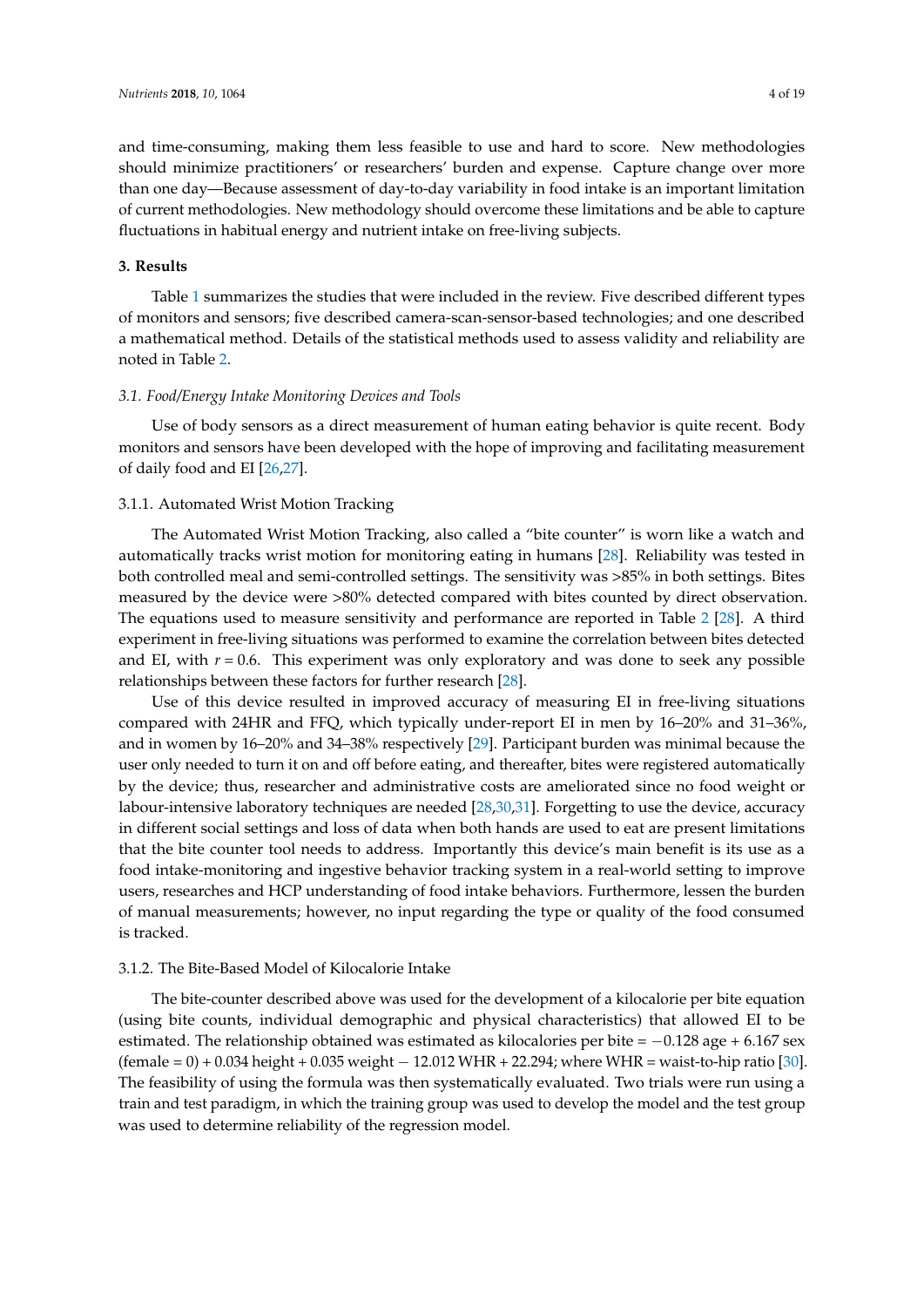| Reference         | Objective                                                                                                                                                                                                       | <b>Brief Description</b>                                                                                                                                                                                                                                                                                                                                                                                                                                                                                                               | <b>Key Findings</b>                                                                                                                                                                                                                            |  |
|-------------------|-----------------------------------------------------------------------------------------------------------------------------------------------------------------------------------------------------------------|----------------------------------------------------------------------------------------------------------------------------------------------------------------------------------------------------------------------------------------------------------------------------------------------------------------------------------------------------------------------------------------------------------------------------------------------------------------------------------------------------------------------------------------|------------------------------------------------------------------------------------------------------------------------------------------------------------------------------------------------------------------------------------------------|--|
| $[28]$            | Evaluate a new method of automated<br>dietary intake monitoring.                                                                                                                                                | The "Bite Counter" device was worn like a watch. Before eating,<br>the user pressed a button to turn it on (and off afterwards).<br>While operating, the device used a micro-electro-mechanical<br>gyroscope to track wrist motion, automatically detecting when<br>the user had taken a bite.                                                                                                                                                                                                                                         | The method worked across a reasonably large<br>number of subjects, and variety of foods,<br>and there was modest correlation with EI on a<br>per-meal level.                                                                                   |  |
| $[30]$            | Evaluate accuracy of an individualized<br>bite-based equation of kilocalorie intake<br>compared to participant estimates of<br>kilocalorie intake.                                                              | Subjects' real kilocalorie intake was compared to predicted<br>kilocalories estimated by: (a) the bite-based equation of kilocalorie<br>intake, (b) participants' kilocalorie estimate when provided with<br>kilocalorie information of the foods eaten, (c) participants' kilocalorie<br>estimate without kilocalorie information.                                                                                                                                                                                                    | The bite-based equation measure of kilocalorie<br>intake outperformed human estimates with and<br>without menu kilocalorie information.                                                                                                        |  |
| [31]              | Evaluate the: Automatic Ingestion Monitor<br>(AIM) for objective detection of food intake<br>in free-living individuals.                                                                                        | The AIM integrated three sensor modalities and a pattern<br>recognition method for subject-independent food intake recognition.                                                                                                                                                                                                                                                                                                                                                                                                        | The AIM can detected food intake with an average<br>accuracy of 89.8% suggesting that it can be used to<br>monitor eating behavior in free-living individuals.<br>AIM could be used as a behavioral<br>modification tool.                      |  |
| $[32]$            | Estimate EI using individualized models<br>based on Counts of Chews and<br>Swallows (CCS).                                                                                                                      | EI was estimated by the CCS mathematical model and compared to<br>the weighed food records, diet diaries and photographic food<br>records methods.                                                                                                                                                                                                                                                                                                                                                                                     | Mathematical models based on the CCS could be<br>potentially used to estimate EI.                                                                                                                                                              |  |
| $[33]$            | Present an intelligent food-intake<br>monitoring system that can automatically<br>detect eating activities                                                                                                      | The multi-sensor monitor detected chewing activity via its<br>integrated ear-microphone, consequently the camera was activated,<br>snapshots for food detection were taken.                                                                                                                                                                                                                                                                                                                                                            | The high correlation rates reported $(r \text{ not shown})$<br>suggested the usefulness of the proposed method<br>to provide with an overall understanding of<br>eating behavior characteristics (speed, type and<br>amount of food consumed). |  |
| $\left[34\right]$ | To compare mean EI of overweight and<br>obese young adults assessed by a Digital<br>Photography + Recall method $(DP + R)$ ,<br>to the mean total daily energy expenditure<br>assessed by TDEE <sub>DLW</sub> . | Two digital still photographs (90° and 45° angle) were taken by a<br>digital camera approximately 30 inches above the tray. Notes were<br>placed on the tray to identify types of beverages and standard<br>measures were included to guide the assessment of portion size. The<br>type and amounts of food and beverages consumed and results from<br>recalls were entered into the Nutrition Data System for Research to<br>quantification for EI. TDEE <sub>DLW</sub> was assessed in all participants to<br>compare mean daily EI. | The mean EI estimated by $DP + R$ and $TDEE_{DLW}$<br>was not significantly different ( $p = 0.42$ ).<br>On average, $DP + R$ overestimated EI compared to<br>TDEE <sub>DLW</sub> by 6.8 $\pm$ 28%.                                            |  |

## **Table 1.** Summary of New Methods for Assessing Food and Energy Intake.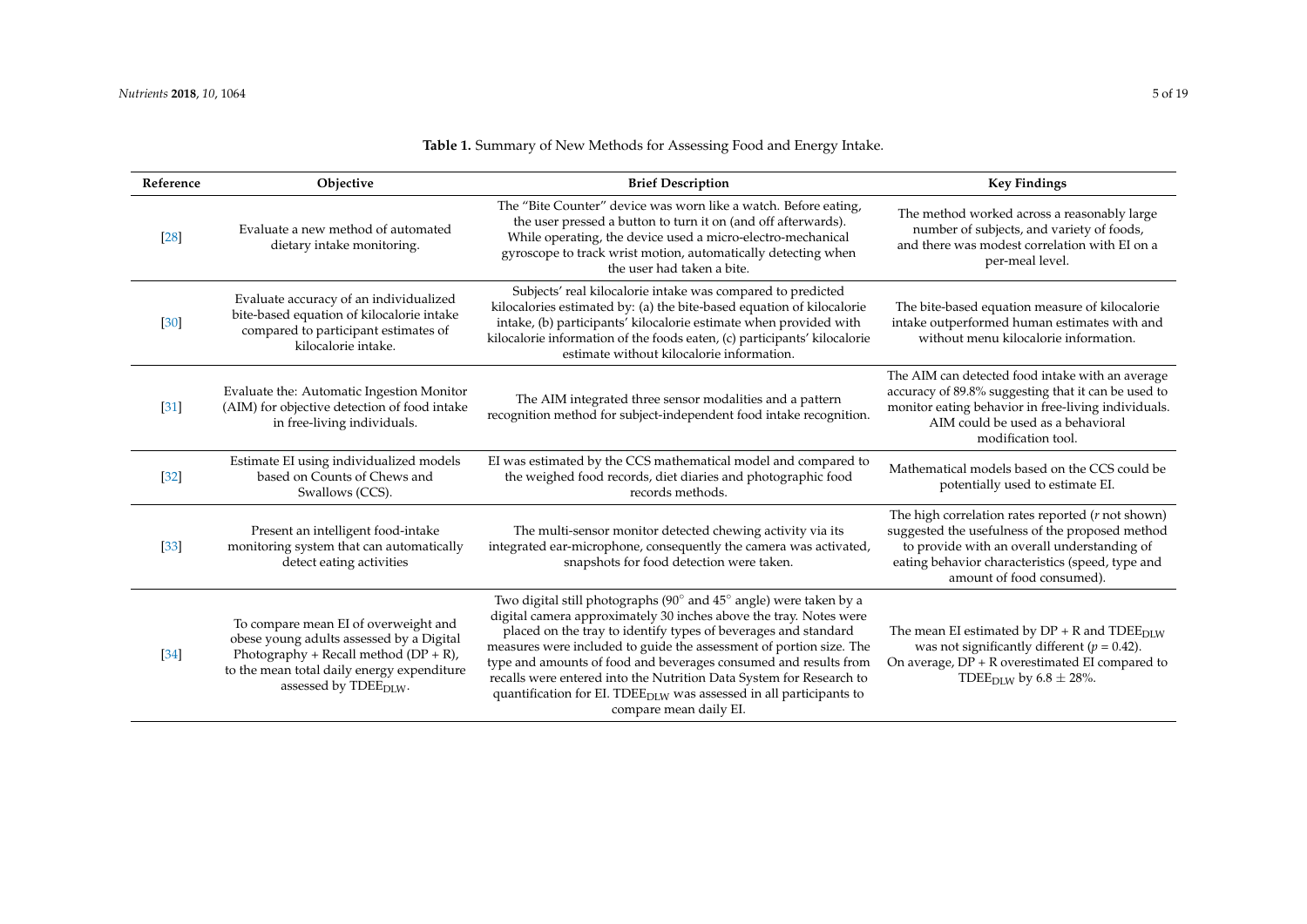## **Table 1.** *Cont.*

| Reference | Objective                                                                                                             | <b>Brief Description</b>                                                                                                                                                                                                                                                                                                                                                                                                                                                                                                                                                                                                                                                                                                                                                                                                                                                                                                                            | <b>Key Findings</b>                                                                                                                                                                                                                                                        |  |
|-----------|-----------------------------------------------------------------------------------------------------------------------|-----------------------------------------------------------------------------------------------------------------------------------------------------------------------------------------------------------------------------------------------------------------------------------------------------------------------------------------------------------------------------------------------------------------------------------------------------------------------------------------------------------------------------------------------------------------------------------------------------------------------------------------------------------------------------------------------------------------------------------------------------------------------------------------------------------------------------------------------------------------------------------------------------------------------------------------------------|----------------------------------------------------------------------------------------------------------------------------------------------------------------------------------------------------------------------------------------------------------------------------|--|
| $[35]$    | To validate the Remote Food Photography<br>Method (RFPM)                                                              | Developed for automating dietary assessment. Participants include a<br>reference card placed next to the food plate as well as labels of not<br>easily recognizable foods for the portion size estimation to take place.<br>A barcode reader phone app and a voice message option are<br>innovations included to facilitate identification of foods. Participant<br>received feedback about their food intake behavior and<br>recommendations to achieve weight goals. To maximize and<br>promote usage of RFPM in free-living conditions, ecological<br>momentary assessment (EMA) methods were adopted, which<br>involves sending small reminders or prompts to the user via email or<br>text message. EMA was tested by comparing two groups; the<br>standard prompts (2 or 3 prompts a day send to their smartphones<br>around meal time) versus customized prompts (3 to 4 personalized<br>prompts, send at participants' specific meal time). | The RFPM and DLW did not differ significantly at<br>estimating free-living EI ( $-152 \pm 694$ kcal/day,<br>$p = 0.16$ ) nor did it differ when estimating energy<br>and macronutrient intake.                                                                             |  |
| $[36]$    | To evaluate a mobile food recognition<br>system which estimates calorie and<br>nutritional components of food intake. | (1) User pointed the smartphone camera to the food (2) Drew<br>bounding boxes to delimit food regions (3) Food item recognition<br>started within the indicated bounding boxes. To recognize them<br>more accurately each food item region is segmented by GrubCut.<br>The recognition process results in a display of the top 5 food item<br>candidates. The user selects the most accurate candidate and<br>indicates the relative approximate volume of the food.                                                                                                                                                                                                                                                                                                                                                                                                                                                                                | A 79.2% classification rate was achieved.<br>The recognition processing time was only 0.065 s.                                                                                                                                                                             |  |
| [37]      | To present Snap-n-Eat, a mobile food<br>recognition system.                                                           | The user took a photo of the plate. The system detects the salient<br>regions corresponding to the food items. Hierarchical segmentation<br>was performed to segment the images into regions. The system<br>estimated the portion size of the food and uses it to determine the EI<br>and nutritional content.                                                                                                                                                                                                                                                                                                                                                                                                                                                                                                                                                                                                                                      | The Snap-n-Eat application achieved<br>a 85% accuracy when detecting 15 different<br>categories of food items. Snap-n-eat recognized<br>foods presented on a plate and estimated their<br>caloric EI and nutrition content automatically<br>without any user intervention. |  |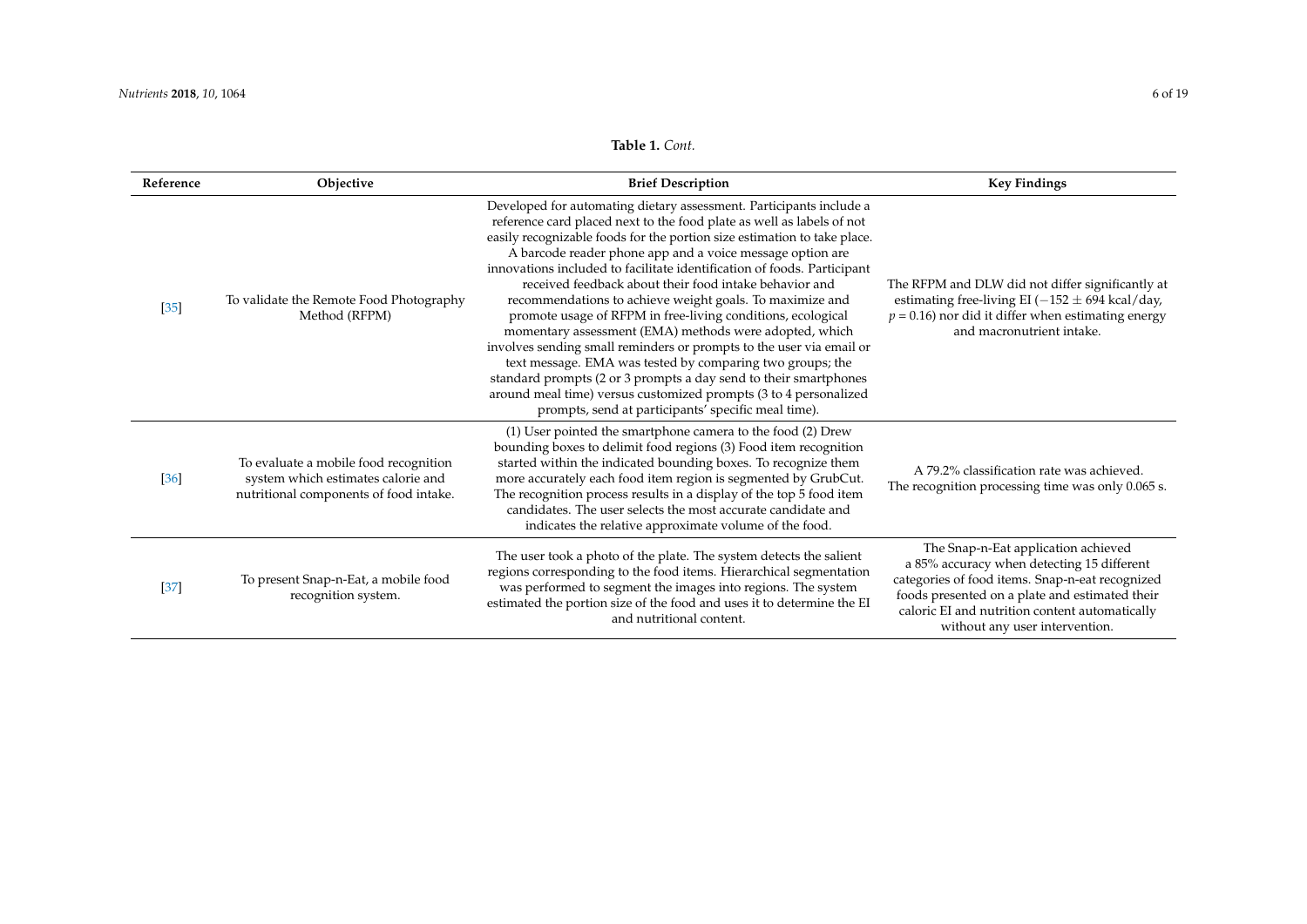## **Table 1.** *Cont.*

<span id="page-6-0"></span>

| Reference | Objective                                                                                                                                                                  | <b>Brief Description</b>                                                                                                                                                                                                                                                                                                                                                                                                                              | <b>Key Findings</b>                                                                                                                                                                                                                                                                                                                             |  |
|-----------|----------------------------------------------------------------------------------------------------------------------------------------------------------------------------|-------------------------------------------------------------------------------------------------------------------------------------------------------------------------------------------------------------------------------------------------------------------------------------------------------------------------------------------------------------------------------------------------------------------------------------------------------|-------------------------------------------------------------------------------------------------------------------------------------------------------------------------------------------------------------------------------------------------------------------------------------------------------------------------------------------------|--|
| $[38]$    | To assess the accuracy of the GoCARB<br>prototype when used by individuals with<br>type 1 diabetes and to compare it to their<br>own performance in carbohydrate counting. | The user placed a reference card next to the dish and took<br>two images using a mobile phone. A series of computer vision<br>modules detected the plate and automatically segmented and<br>recognized the different food items, while their 3D shape was<br>reconstructed. The carbohydrate content was calculated by<br>combining the volume of each food item with the nutritional<br>information provided by the USDA Food and Nutrient Database. | GoCARB was more accurate at estimating<br>carbohydrates content than individuals with type<br>1 diabetes. The mean absolute estimation error<br>while using GoCARB was reduced by more than<br>50% than without using GoCARB.                                                                                                                   |  |
| $[39]$    | To validate a mathematical method to<br>measure long-term changes in free-living EI                                                                                        | DLW was used to assess Energy Expenditure (EE) at months 6, 12, 18,<br>and 24. DXA and body weight measurements were taken twice at<br>baseline, twice at month 6, and once at months 12, 18, and 24. Body<br>weight measurements were taken at months 1, 3, 6, 9, 12, 18, and 24<br>in the CALERIE study. Then, they compared the $\Delta EI$ values<br>calculated by using DLW/DXA with those obtained by using the<br>mathematical model           | The mean (95% CI) $\Delta$ EI values calculated by the<br>model were within 40 kcal/day of the DLW/DXA<br>method and were not significantly different<br>throughout the 4 times segment ( $p = 0.14$ , $p = 0.34$ ,<br>$p = 0.32$ , $p = 0.11$ ). Most of the model-calculated<br>ΔEI values were within 132 kcal/day of the<br>DLW/DXA method. |  |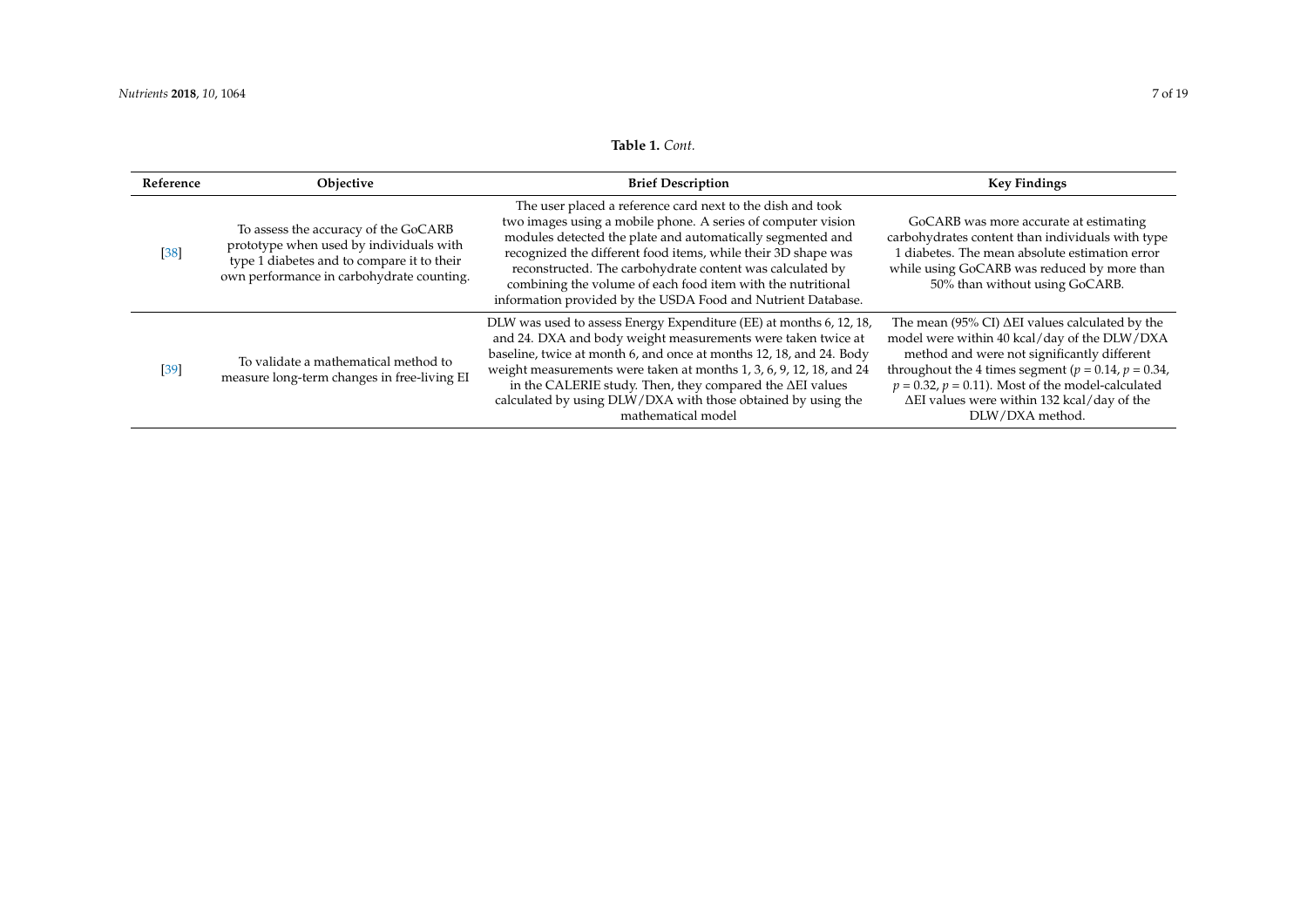| Reference         | Name of Tool                                  | What Is<br>Measured | Reliability                                                                                                                                                                                                                                                                               |                                                                                                                                                                                   | Validity                                                                                                                            |                                                                                                                                                                                                                                                                                                                                                                                                         |
|-------------------|-----------------------------------------------|---------------------|-------------------------------------------------------------------------------------------------------------------------------------------------------------------------------------------------------------------------------------------------------------------------------------------|-----------------------------------------------------------------------------------------------------------------------------------------------------------------------------------|-------------------------------------------------------------------------------------------------------------------------------------|---------------------------------------------------------------------------------------------------------------------------------------------------------------------------------------------------------------------------------------------------------------------------------------------------------------------------------------------------------------------------------------------------------|
|                   |                                               |                     | <b>Statistical Method Used</b>                                                                                                                                                                                                                                                            | Result                                                                                                                                                                            | <b>Statistical Method Used</b>                                                                                                      | Result                                                                                                                                                                                                                                                                                                                                                                                                  |
| [28]              | <b>Automated Wrist</b><br>Motion Tracking     | EI                  | Sensitivity (true detection rate) =<br>(total true detection)/(total true<br>detection + total undetected bites);<br>Positive Predicted Value (PPV) =<br>(total true detection)/(total true<br>detection + total false detection);<br>compared recorded bites with<br>direct observation. | Control setting:<br>Sensitivity = $94\%$<br>$PPV = 80\%$<br>Semi-controlled setting:<br>Sensitivity = $86\%$<br>$PPV = 81\%$                                                      | Pearson correlation of EI<br>estimated by device vs.<br>direct observation $(r)$                                                    | $R = 0.6$                                                                                                                                                                                                                                                                                                                                                                                               |
| $[30]$            | The bite-based model<br>of kilocalorie intake | EI                  | Pearson's correlation of device<br>compared with direct observation;<br>shrinkage value                                                                                                                                                                                                   | $R = 0.374$ Shrinkage value<br>(difference in $\mathbb{R}^2$ ) = 0.014                                                                                                            | Independent t test Paired<br>sample t test                                                                                          | Mean estimation error kilocalorie<br>information group: $-185 \pm 501$ kcal;<br>Mean estimation error no kilocalorie<br>information group: $-349 \pm 748$ kcal<br>$(p < 0.05)$ ; Best human-based estimation<br>(kilocalorie information group) mean<br>estimation error: $-257 \pm 790$ kcal:<br>Bite-based method (predicted formula)<br>mean estimation error: $71 \pm 562$ kcal;<br>$(p < 0.001)$ . |
| $\left[31\right]$ | Automatic Ingestion<br>Monitor (AIM)          | EI                  | N/A                                                                                                                                                                                                                                                                                       | N/A                                                                                                                                                                               | $Accuracy = average$<br>between precision (P) and<br>recall $(R)$ .                                                                 | Accuracy of food ingestion = 89.9%,<br>range from 75.82-97.7%.                                                                                                                                                                                                                                                                                                                                          |
| $[32]$            | Counts of Chews and<br>Swallows Model         | EI                  | A 3-fold cross validation technique,<br>one sided Wilcoxon-Mann-Witney,<br>Bland-Altman analysis and<br>t-Test analysis.                                                                                                                                                                  | Reporting error for the CCS<br>model was lower than that of<br>the diet diary ( $p < 0.01$ ).<br>The model underestimated EI.<br>Energy intake estimation had<br>the lowest bias. | A 3-fold cross validation<br>technique, one-sided<br>Wilcoxon-Mann-Witney,<br>Bland-Altman analysis<br>and <i>t</i> -Test analysis. | No statistical differences were found<br>between the CCS model and either diet<br>diary or photographic records.                                                                                                                                                                                                                                                                                        |
| $[33]$            | Intelligent<br>food-intake monitor            | Food intake         | Correlation: Proportion of food<br>consumed from sound (auditory<br>based) and image sequence (vision<br>based) compared to the ground<br>truth: proportion of food consumed.                                                                                                             | Data not shown                                                                                                                                                                    | N/A                                                                                                                                 | N/A                                                                                                                                                                                                                                                                                                                                                                                                     |

**Table 2.** Summary of the Reliability and Validity of New Methods for Assessing Food and Energy Intake.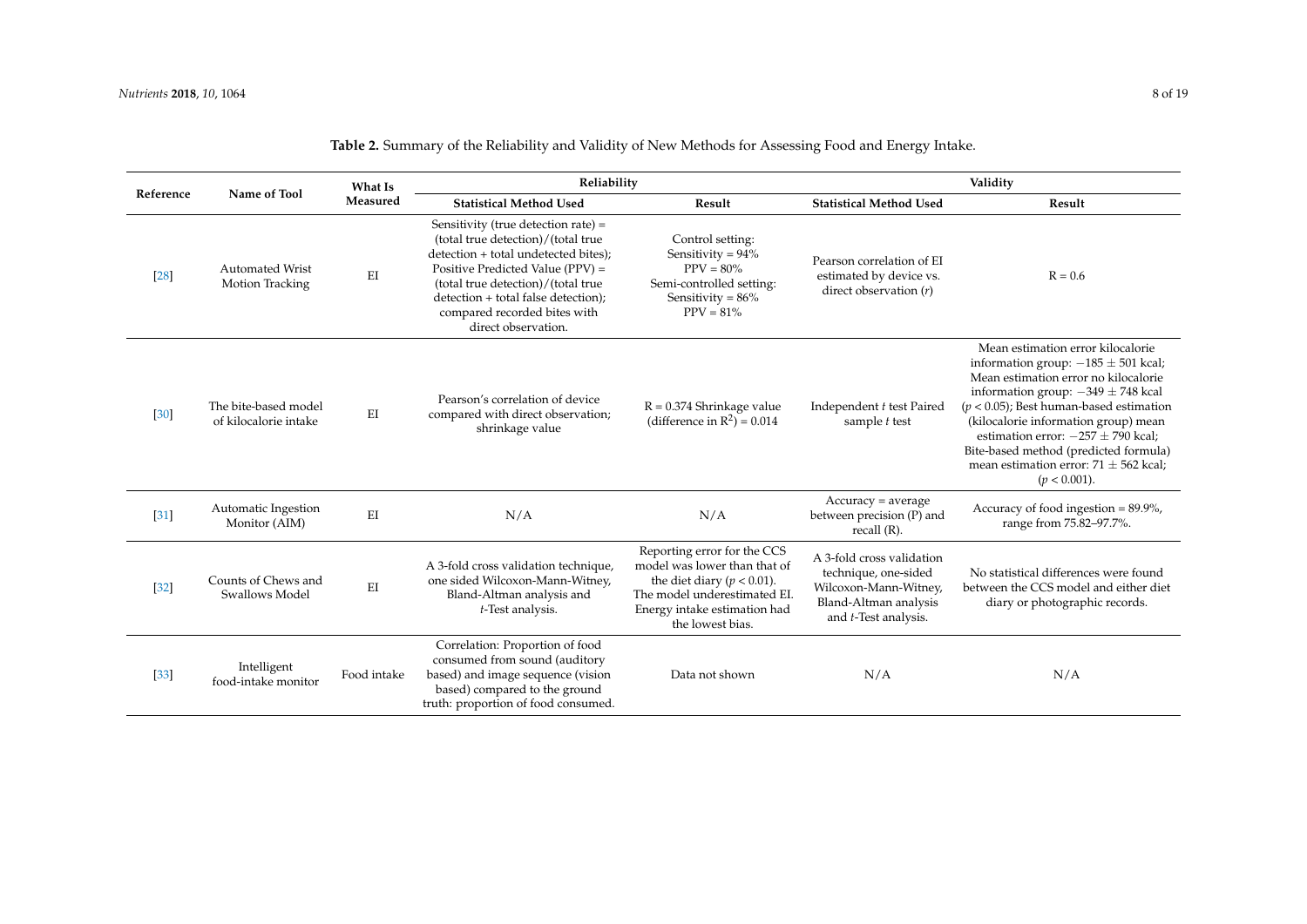## **Table 2.** *Cont*.

| Reference | Name of Tool                                | What Is<br>Measured      | Reliability                          |                                                                                                                                                                                                                                                                                                                                   | Validity                                                                                                            |                                                                                                                                                                                                                                                                                                                                                                                                                                                                                                                                     |
|-----------|---------------------------------------------|--------------------------|--------------------------------------|-----------------------------------------------------------------------------------------------------------------------------------------------------------------------------------------------------------------------------------------------------------------------------------------------------------------------------------|---------------------------------------------------------------------------------------------------------------------|-------------------------------------------------------------------------------------------------------------------------------------------------------------------------------------------------------------------------------------------------------------------------------------------------------------------------------------------------------------------------------------------------------------------------------------------------------------------------------------------------------------------------------------|
|           |                                             |                          | <b>Statistical Method Used</b>       | Result                                                                                                                                                                                                                                                                                                                            | <b>Statistical Method Used</b>                                                                                      | Result                                                                                                                                                                                                                                                                                                                                                                                                                                                                                                                              |
| $[34]$    | $DP + R$                                    | EI                       | Inter-rater reliability coefficients | Error rate $\leq 5\%$ ,<br>Recall assessments >0.95                                                                                                                                                                                                                                                                               | Dependent t-test<br>comparing device to<br>DLW method:<br>Bland-Altman plots;<br>Limits of agreement                | Differences between methods in the total<br>sample was not significantly different<br>$(DP + R = 2912 \pm 661 \text{ kcal/day})$<br>TDEE <sub>DLW</sub> = 2849 $\pm$ 748 kcal/day,<br>$p = 0.42$ ; DP + R was found to<br>overestimate EI compared to TDEE <sub>DLW</sub><br>by $63 \pm 750$ kcal/day $(6.8 \pm 28\%)$ ; limits<br>of agreement: $-1437$ , 1564 kcal/day).<br>The Bland-Altman plot indicated no<br>proportional bias variation as a function<br>of the level of EI in the total sample<br>$(R = -0.13, p = 0.21).$ |
| $[35]$    | <b>RFPM</b>                                 | EI                       | Bland & Altman analysis              | Significant difference:<br>$p < 0.0001$ between the RFPM<br>and DLW in the standard<br>prompt group. No significant<br>difference in the customized<br>group: $p = 0.22$ . The level of<br>bias in both groups was not<br>influenced by the amount of EI<br>(Adj. $R^2$ = -0.03, $p$ = 0.55;<br>Adj. $R^2 = -0.08$ , $p = 0.78$ ) | Independent sample<br>t-test for error between<br>$methods = EI$ estimated<br>with the RFPM-EI<br>measured with DLW | Significant smaller underestimation in<br>the customized group<br>$(270 \pm 748 \text{ kcal/day or } 8.8 \pm 29.8\%)$<br>when compared to the standard prompt<br>group (895 $\pm$ 770 kcal/day or<br>$34.3 \pm 28.2\%$ , t (33) = -2.35, p < 0.05<br>with RFPM.                                                                                                                                                                                                                                                                     |
| $[36]$    | Real-time Food<br><b>Recognition System</b> | EI                       | Test-retest reliability              | 79.2% classification rate                                                                                                                                                                                                                                                                                                         | N/A                                                                                                                 | N/A                                                                                                                                                                                                                                                                                                                                                                                                                                                                                                                                 |
| [37]      | Snap-n-Eat                                  | Energy/dietary<br>intake | Test-retest reliability              | Classification accuracy (% of<br>correctly classified images<br>categories) = $85\%$                                                                                                                                                                                                                                              | N/A                                                                                                                 | N/A                                                                                                                                                                                                                                                                                                                                                                                                                                                                                                                                 |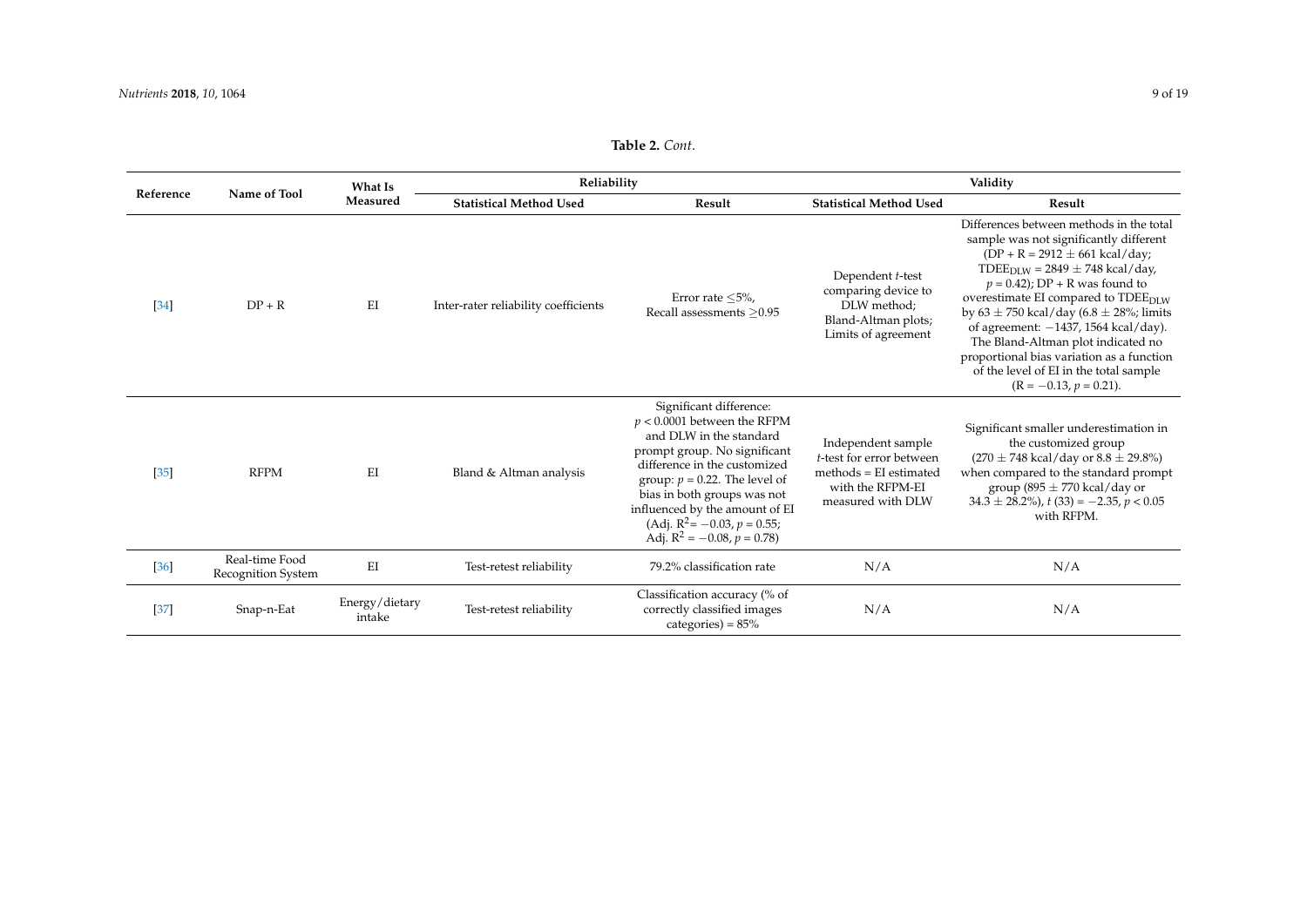## **Table 2.** *Cont*.

<span id="page-9-0"></span>

| Reference                   | Name of Tool        | What Is<br>Measured | Reliability                                 |                                                                                                                                                                                                                                                                                                             | Validity                                                                          |                                                                                                                                                                                                                                                                                                                                                                                                                                                                        |
|-----------------------------|---------------------|---------------------|---------------------------------------------|-------------------------------------------------------------------------------------------------------------------------------------------------------------------------------------------------------------------------------------------------------------------------------------------------------------|-----------------------------------------------------------------------------------|------------------------------------------------------------------------------------------------------------------------------------------------------------------------------------------------------------------------------------------------------------------------------------------------------------------------------------------------------------------------------------------------------------------------------------------------------------------------|
|                             |                     |                     | <b>Statistical Method Used</b>              | Result                                                                                                                                                                                                                                                                                                      | <b>Statistical Method Used</b>                                                    | Result                                                                                                                                                                                                                                                                                                                                                                                                                                                                 |
| [38]                        | GoCARB              | Carb EI             | Comparison to actual<br>foods/database      | Automatic segmentation<br>(portion size) = $75.4\%$ (86/114);<br>Food item recognition =<br>85.1% (291/342)                                                                                                                                                                                                 | Mean absolute error;<br>Relative error                                            | Mean absolute $error = 27.89$ (SD 38.20)<br>and 12.28 (SD 9.56) grams of<br>carbohydrates; Mean relative error =<br>54.8% (SD 72.3%) and 26.2% (SD 18.7%).<br>A significant error between estimations<br>was found ( $p = 0.001$ ). In general,<br>$60.5\%$ (69/114) of the participants<br>underestimated carbohydrate content.                                                                                                                                       |
| $[39]$                      | Mathematical method | Change in EI        | Test-retest reliability;<br>Mean difference | 40 kcal/day of mean difference<br>between the gold standard and<br>the mathematical model; No<br>significant difference between<br>the methods for any of the time<br>segments was found (weeks<br>0–26: $p = 0.14$ ; weeks 26–52:<br>$p = 0.34$ ; weeks 52–78: $p = 0.32$ ;<br>weeks 78–104: $p = 0.11$ ). | Paired, 2-sided t test;<br>Pearson correlation $(r)$<br>Spearman's corrected (rs) | Change in EI values calculated by the<br>mathematical method or the gold<br>standard DLW/DXA weren't<br>significantly different; The mathematical<br>model had an accuracy within<br>132kcal/day for predicting changes in<br>EI; The magnitude of correlation of the<br>change in EI values between models<br>were correlated (weeks 0-26: $r = 0.57$<br>(95% confidence interval 0.45, 0.68);<br>$p = 0.0001$ ; weeks 78-104:<br>$r = 0.19$ (0, 0.36); $p = 0.05$ ). |
| $\rm N/A = Not$ applicable. |                     |                     |                                             |                                                                                                                                                                                                                                                                                                             |                                                                                   |                                                                                                                                                                                                                                                                                                                                                                                                                                                                        |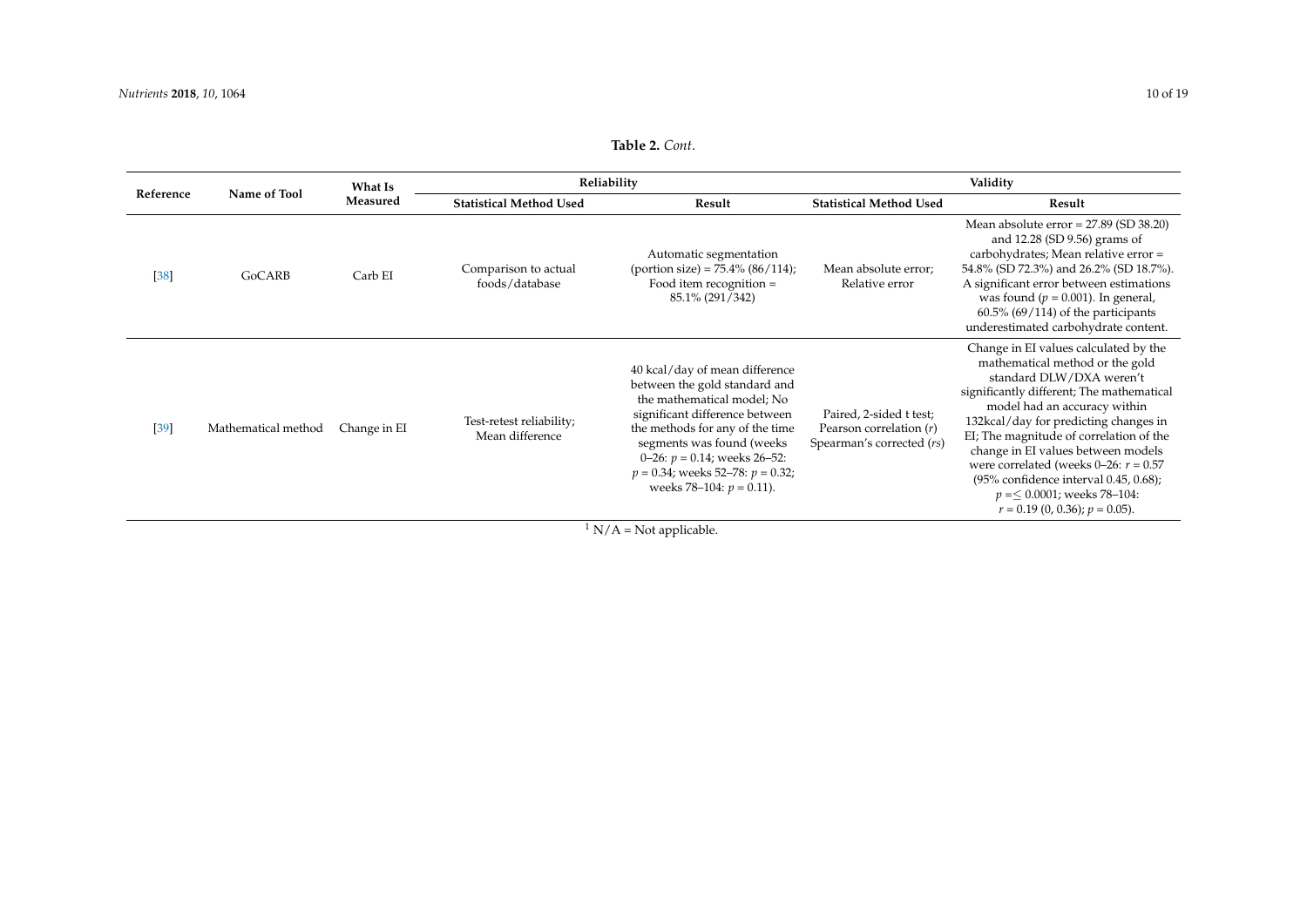When comparing the reliability of the formula-predicted EI values to the staff-observed values within the test group the Pearson correlation was *r* = 0.374. For the reliability of the model between training and test groups, the difference in  $r^2$  (which is called the shrinkage value) was 1.4% [\[30\]](#page-17-0). To assess validity, researchers assessed participants' estimation error of EI compared with the equation. The bite-based equation method was more effective at estimating EI than the best human estimation [\[30\]](#page-17-0).

The bite counter along with the bite-based method formula can provide individuals with a EI estimation that is more accurate than an individual's estimation even when EI information is available, which potentially could help improve their adherence to recommended dietary changes. The bite counter also has the benefit of being a non-invasive device, which allows tracking of free-living situations for research and also has the potential to improve the understanding of food ingestion patterns including snacking, night eating, and weekend overeating, as pointed out by Fontana 2014 [\[31\]](#page-17-1) as one of the benefits of food intake monitoring devices and tools. However, reliability was relatively low and internal and external validity of the method needs to be further elucidated. This tool is for monitoring EI purposes only and does not provide information or feedback on diet quality.

#### 3.1.3. The Automatic Ingestion Monitor (AIM)

The Automatic Ingestion Monitor (AIM) integrated hand gestures, jaw motions and accelerometer sensors to detect food intake in free-living individuals [\[31\]](#page-17-1). It was designed for objective 24-h monitoring of food intake in free-living conditions without depending on any input from the subjects. The monitor was 90% accurate in its ability to detect specific food intake epochs in free-living individuals compared with self-reported signal (push-button) indicating food intake events, and self-reported food journals [\[31\]](#page-17-1).

When developing and validating this device, the data were obtained from monitoring free-living situations that included a wide variety of foods and activities, increasing its feasibility for everyday use and research purposes. Its use could provide insight into overall eating behavior patterns where participants burden is minimal. Nonetheless, the use of self-report as the gold-standard method, rather than direct observation, prompts caution regarding reliability. Furthermore, subject compliance with and acceptability of wearing the AIM needs to be established [\[31\]](#page-17-1). Insight obtain from this and previous studies [\[40\]](#page-17-12) encourage further research to build mathematical models to obtain estimated EI using individualized models on counts of chews and swallows (CCS) [\[32\]](#page-17-13).

#### 3.1.4. Intelligent Food-Intake Monitor

The intelligent food-intake monitor integrates multi-sensor monitors to track chewing speed, and images of the type and amount of food consumed, giving an overall understanding of eating behavior characteristics [\[33\]](#page-17-14). The tool was tested for its ability to correctly detect the proportion of food consumed in real life scenarios but results were not reported [\[33\]](#page-17-14).

The development of the device took into consideration the general process and pattern of food-intake activities to directly target their process (food ingestion, chewing and swallowing). The experiments were conducted in a real-world setting to increase the feasibility of being used in such settings. Valuable information involving eating behavior can be obtained from the use of this device because it doesn´t assume that the food on the plate is consumed, thus providing a more reliable measure than capturing images of food alone to assess food consumption, thanks to the integration of chewing and swallowing detection in the process. Further research needs to be conducted to increase participants' comfort levels when using the device to ensure compliance with its use for longer periods. Even though a high level of correlation is reported between ground truth and auditory and vision predictors, no *r*-values were given and no strong statistical bases were presented. Participant characteristics were not supplied [\[33\]](#page-17-14), leaving to speculation the age range that could benefit from using this monitor, and whether it would be feasibility to use in older adults, youth and children.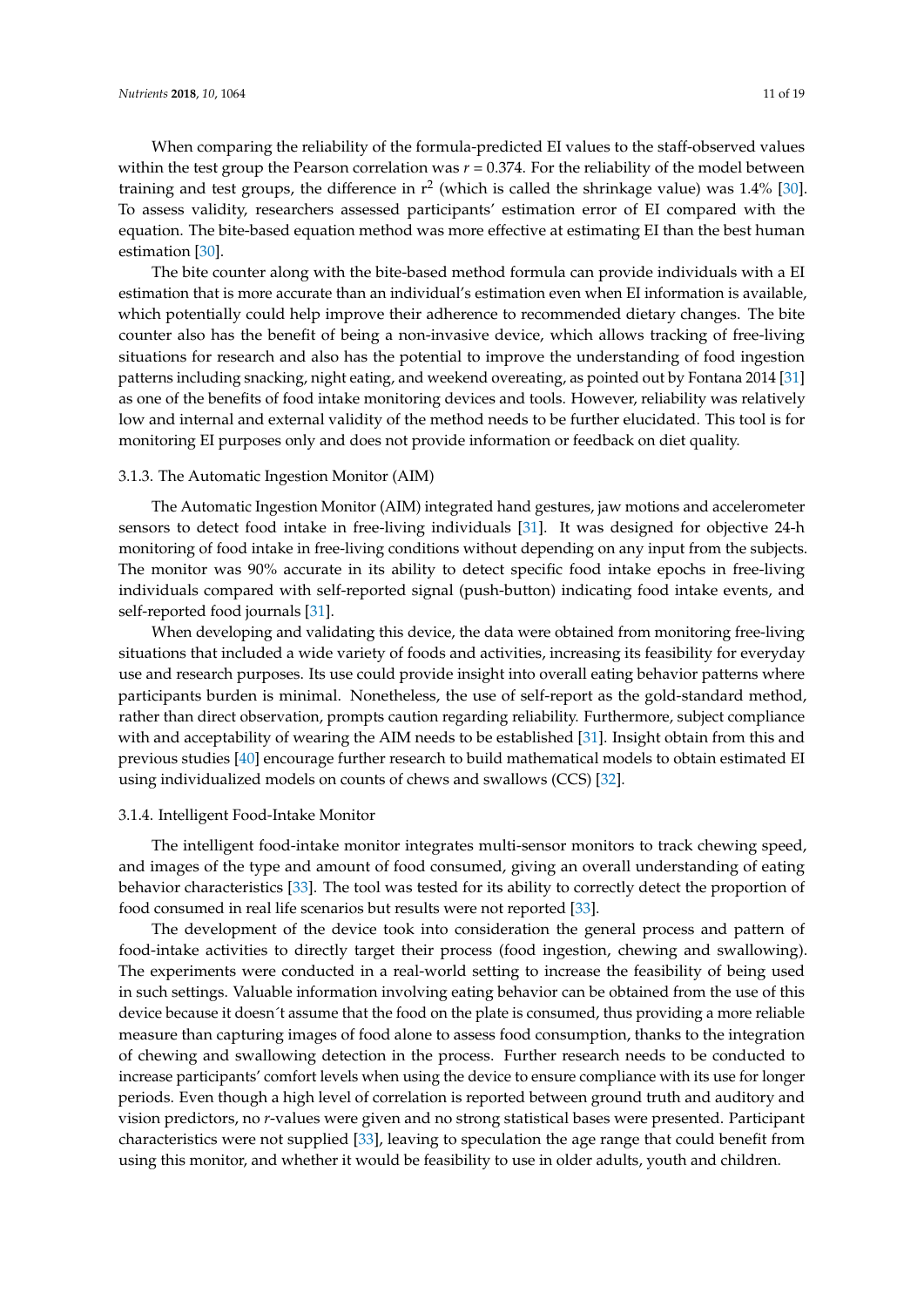#### *3.2. Camera-Scan-Sensor Based Technologies or Food/Energy Intake Assessment Tools*

Sixty-four percent of the American population own a smartphone, a 35% increase since 2011 [\[41\]](#page-17-15). Since the use of smartphones is steadily increasing in daily life, mobile phone camera-scan-sensors are being proposed to contribute novel approaches to the measurement of food and EI.

#### $3.2.1.$  DP + R

Ptomey et al. [\[34\]](#page-17-16) developed and evaluated a pre-post meal photographic method for assessing EI in overweight and obese individuals in a cafeteria setting. Foods consumed outside this setting were assessed by recall methods.

Nutrition research staff underwent rigorous training for estimating portion size and EI from pre- and post-meal digital photographs and dietary recalls, with inter-rater reliability >95%. DP + R procedure includes taking notes and delineating standard measurements as guidelines for the portion size assessment [\[34\]](#page-17-16). The DP + R during ad libitum eating in a cafeteria was compared to measurement of total daily energy expenditure assessed by doubly labelled water (TDE $E_{\text{DLW}}$ ) method [\[34\]](#page-17-16) with no significant differences found; thus, the method was considered valid.

 $DP + R$  method is a reliable and validated method for estimating EI in overweight or obese participants in a cafeteria setting. The main advantage over a food record/recall alone is verification of the written record by the photograph. This method was judged to provide an acceptable level of burden for both participant and research team when compared to previous procedures but a considerable burden is still present for the researcher because of the need to enter nutritional information into a database to quantitate EI [\[34\]](#page-17-16). The capacity of  $DP + R$  to capture change over time is limited since the procedures are done in cafeteria settings, therefore when the subjects stop attending, the change will not be captured. However, the authors point out the possibility of modifying the  $DP + R$  method to use in conjunction with smartphone photos to make the method portable [\[34\]](#page-17-16).

#### 3.2.2. Remote Food Photography Method (RFPM)

Participants send images taken on their smartphone wirelessly [\[35\]](#page-17-17) to a Food Photography Application© [\[42\]](#page-17-18), which is linked to the Food and Nutrient Database for Dietary Studies 3.0 [\[43\]](#page-17-19). Trained raters use the application to oversee the semi-automated process of food and nutrient intake estimation [\[35\]](#page-17-17). In this trial, some participants received prompts to use the Application customized to their specific meal times, or generic prompts in the morning, at noon and in the late afternoon.

Analyses were run to evaluate any significant differences between the RFPM and DLW estimation of EI, and if they were influenced by the EI consumed; no significant differences were found when participants received customized reminder messages but device reliability was decreased when participants received generic prompts [\[35\]](#page-17-17). The RFPM and DLW were used to measure EI in free-living individuals during a 6-day period. The error between methods (EI estimated with the RFPM minus EI measured with DLW) was calculated and was smaller in the participants receiving customized prompts [\[35\]](#page-17-17).

The underestimation of EI by RFPM improves drastically compared to self-report methods, particularly when accompanied by customized prompts, allowing monitoring of habitual EI in free-living individuals. The method also offers the opportunity to detect missing data (due to technical problems or no compliance) promptly, and take pertinent action (contact participant) to improve data quality and compliance, thereby reducing recall bias [\[44\]](#page-17-20). The ability of RFPM to provide users feedback about their behavior is another benefit worth mentioning. In general, the user burden is keep to a minimal and 82% of users rated overall satisfaction 5 or higher (based on a six-point scale) [\[35\]](#page-17-17). However, since the method is only semi-automated, it remains expensive to analyze. The RFPM has also been used to estimate EI in children in both research and free-living settings [\[35](#page-17-17)[,42](#page-17-18)[,44\]](#page-17-20).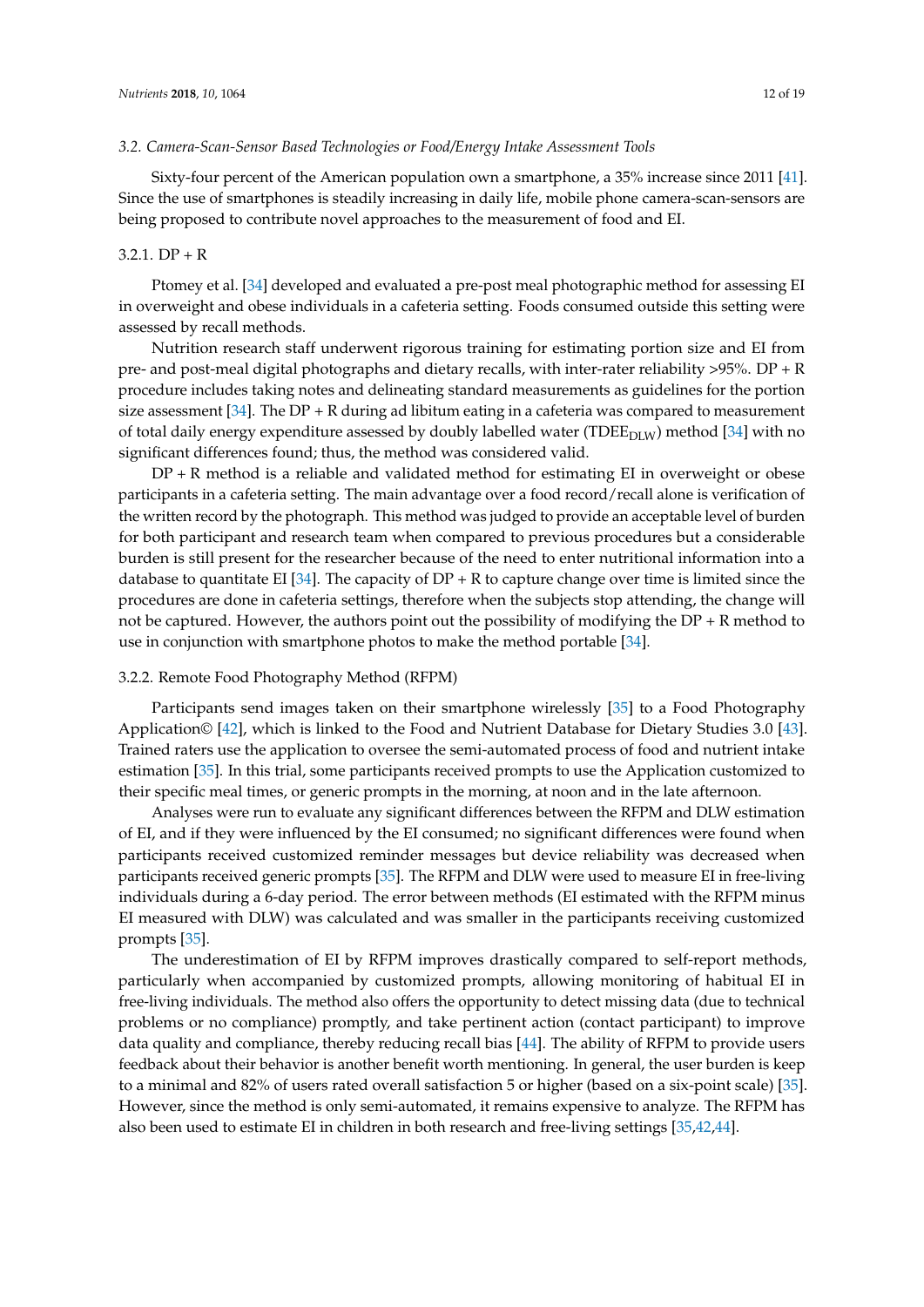#### 3.2.3. Real-Time Food Recognition System

This system utilizes a real-time image recognition system, and the processing time only takes 0.065 s once the user enters the input. A fully automated interface with a food database completes its system. Evaluation of its usability was carried out, where adjustment of the bounding boxes on the different food items wasn't as positively rated (2.4 out of 5) as for the item recognition itself, which was done automatically without additional user input, obtaining an average score of 4.2 out of 5 [\[36\]](#page-17-21). However, this tool hasn't been validated and has a limited number of food categories and it does not specify the database used for the nutrition information.

### 3.2.4. "Snap-n-Eat"

A "snap-shot" (photograph) of participants' plate is captured. The analytical system is based on predefined EI and nutritional density for each food category. Depth images are used to estimate the portion size of the food and the EI and nutritional content are displayed on the user's screen in  $\sim$ 4 s [\[37\]](#page-17-22). A classification accuracy (the percentage of the test images of each category correctly classified) of 85% was obtained for 15 different food categories.

Snap-n-Eat presents a food recognition system for which users only need to take a snapshot of their food in order for the system to estimate its EI and nutritional content allowing participants to track their daily food intakes helping to understand their eating habits in a cost and time effective manner. However, in order to be a feasible tool, a scale-up to hundreds of food items and a validation process is needed [\[37\]](#page-17-22).

#### 3.2.5. GoCARB

The user photographs their food from at least two angles. The food items are segmented and recognised and their carbohydrate content is estimated based on the nutritional information of the USDA Nutrient Database for Standard Reference [\[38\]](#page-17-23). GoCARB's portion sizing and individual food item recognition accuracy ratings were 75% and 85%, respectively [\[38\]](#page-17-23). To validate the device, adult participants with type 1 diabetes were asked to calculate the carbohydrate content of the meals by themselves and subsequently with the help of the GoCARB. The error using GoCARB error was approximately half of that without any aid [\[38\]](#page-17-23).

The application is overall better than participants at estimating carbohydrate content of meals. In the GoCARB app the carbohydrate content estimation is done automatically so the burden on researchers and participants is minimal; thus, 90% (17/19) qualify the tool as easy to use and would like to use the application on a regular basis. These measurements were done in a clinical setting that may not represent real-life situations where the meals may have more complex composition than the test meals. The overall nutrient content of the meal is not analyzed, and for individuals with diabetes it is important to consider the influence of the overall meal in determining their postprandial glycemia [\[38\]](#page-17-23).

#### *3.3. Mathematical Algorithm*

A totally different, novel approach to assess EI is through mathematical algorithms.

#### Mathematical Method

Sanghvi's group [\[39\]](#page-17-24) validated a mathematical formula originating from the National Institute of Diabetes and Digestive and Kidney Diseases (NIDDK) [\[45\]](#page-17-25), to measure long-term changes in free-living EI of humans by using repeated DLW/DXA measurements collected over 2 years in 140 free-living subjects from the Comprehensive Assessment of Long-term Effects of Reducing Intake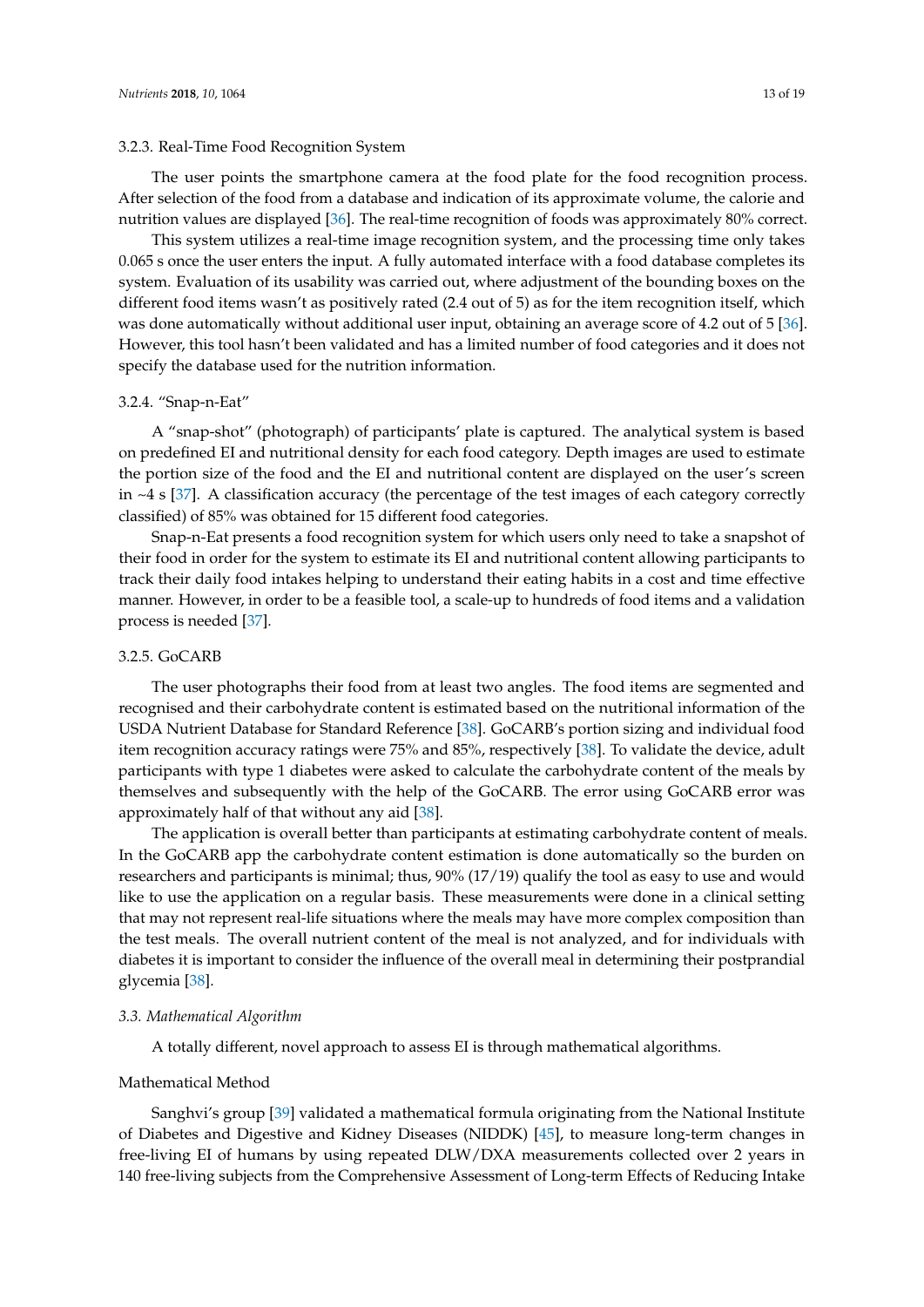of Energy (CALERIE) study [\[46\]](#page-17-26). The formula inputs were baseline demographic (age, sex, height) and repeated body weight data, which was used to obtain the change in body weight over time and the rolling average.

Measured body weight and EI changes for the participants were documented over 2 years at 4 different time intervals. During the course of the study, the test-retest reliability was obtained by comparing the gold standard with the mathematical model, differing by only 40 kcal/day [\[39\]](#page-17-24). The change in EI values calculated by the mathematical method was compared (paired, 2-sided *t*-test) to the gold standards DLW/DXA and found to be similar [\[39\]](#page-17-24).

In order for the formula to measure long-term changes in free-living EI, easily acquired initial information regarding age, sex, height and physical activity are required. However, baseline DLW measurements are also needed to establish energy requirements if one wishes to know absolute EI as well as changes in EI over time, limiting its use to researchers with the ability to obtain this parameter [\[39\]](#page-17-24). If all the mathematical parameters are available, the formula is an easy-to-score tool that captures changes over more than one day; however, the model might require adjustments for use in children or older adults. In addition, specific nutrient/food intake information is not known, therefore without co-administration of a diet record or FFQ it would not be possible to obtain this information [\[39\]](#page-17-24). Important limitations must be considered. The study was conducted on normal weight individuals and validation in individuals with obesity was not demonstrated even though the authors were confident the model could be used on this population because the model was built to measure changes in metabolism and body composition.

#### **4. Discussion**

From a research perspective, the first and foremost goal of evaluating food and EI is to be able to increase our understanding of diet-disease associations. Validated and reliable measures of food and EI are crucial to understand their relationship with health, especially with the overwhelming increase in obesity prevalence [\[1\]](#page-15-0). Individuals with obesity present different problems ranging from the physiological to the psychological aspects, which represent barriers to their treatment. The 4Ms of Obesity Assessment and Management (Mental, Mechanical, Metabolic and Monetary) has been proposed as a framework to help identify the root cause and help obesity treatment [\[47\]](#page-17-27).

The methodologies/tools presented in this review have the potential to aid in the understanding and treatment of obesity within this framework. This review identified 3 main new modalities for estimating food and EI. These include devices that monitor intake through sensors that detect movement of the arm and/or jaw, counts of chews and swallows, smartphone-based photographic methods linked to food databases and a mathematical formula.

In order to come to a consensus of which methodology/technology would be the most highly recommended it is important not to lose sight of why EI is being assessed or monitored. The overall objective should guide opting for one or the other.

In the context of the 4Ms of Obesity Assessment and Management, if the individual being treated is believed to have psychological (Mental) issues influencing their eating behavior, then the main objective is to understand their eating behaviors or food intake patterns in order to detect and/or modify eating habits. Food intake-monitoring devices and tools (Bite Counter, AIM, Intelligent food-intake monitor) would be recommended in this context because they could provide useful insight regarding food intake behaviors (e.g., timing and size of meals). In general, food intake-monitoring devices and tools can count the number of bites an individual takes, track the approximate EI and monitor episodes of food intake. Several benefits to the understanding of food intake behaviors may accrue from these methods. These devices could fill a gap in providing timely monitoring and feedback to individuals wishing to change eating habits, similar to the way the use of pedometers and/or accelerometers has been validated to promote and assess physical activity [\[48\]](#page-17-28), by establishing and monitoring personal goals achievement, a behavior that according to Social Cognitive Theory, is an effective behavior change strategy [\[49\]](#page-17-29) aiding behavioral change. Therefore, these tools could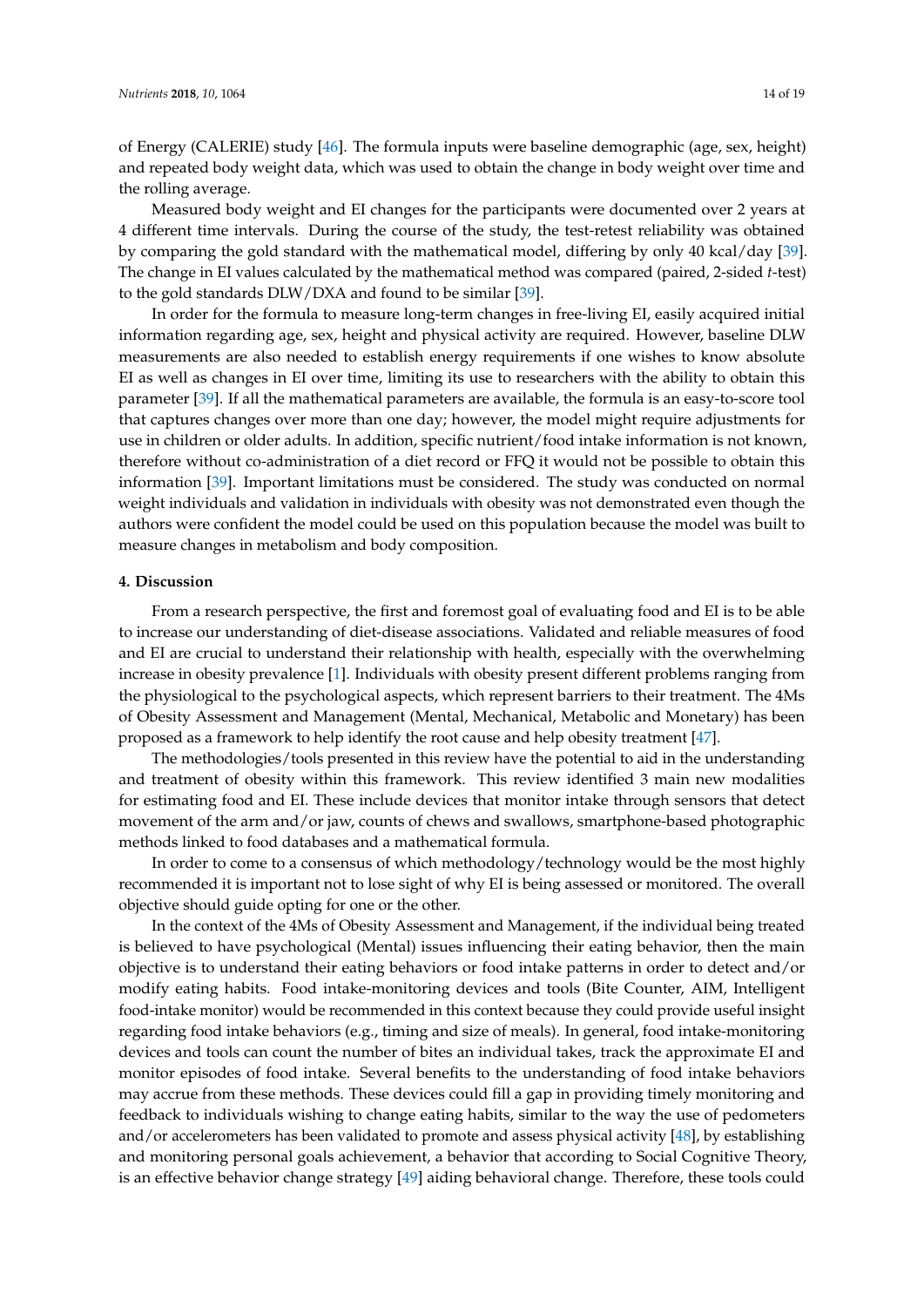be used for monitoring, controlling and correcting eating behaviors and portion size in obese or overweight individuals as well as for chronic disease management. However, their effectiveness in eliciting behavior change has yet to be documented. Future work includes the possible addition of a vibrotactile alarm, similar to the technology used on intelligent watches or pedometers so that subjects can self-adjust their eating behavior based on the estimated EI per bite [\[28\]](#page-16-17). Moreover, the commercial cost of these devices has not been established since they are still on the development phase and have not gone further to establish a market cost. Further, wearing some devices may be more acceptable to participants than others.

On the other hand, if the aspect of obesity treatment is within the Metabolic category of the 4Ms, as in the case of individuals with T2D or hypertension, then the intent would shift the focus to understanding specific macro/micronutrient intakes (sugars, salt, fats). Similarly, within the Mechanical category (such as osteoarthritis), weight loss could be desired to reduce pain. For both approaches, camera-scan-sensor (Snap-n-Eat, GoCARB) could be useful. RFPM could be applied in a hospital setting where monitoring individuals' nutrition intake is essential but difficult to do on a routine basis. Registered dietitians and nurses could use this tool to oversee adequate food intake essential for hospitalized individuals' wellbeing. If the overall objective is a focus on measures of long-term changes in EI in free-living individuals undergoing a research or lifestyle intervention, the mathematical method would highly be recommended since its accuracy lies within 40 kcal/day of mean difference with the gold standard, as long as the initial DLW measurement is possible to obtain, which could be a potential limitation.

Overall, the studies included in this review presented new devices designed to improve how EI is measured, analyzed and registered. However, the devices and methods have usually undergone pilot testing in small numbers of participants and various limitations elicit caution. Food intake-monitoring tools have limited ability to assess day-to-day variability in food intake [\[28](#page-16-17)[,30](#page-17-0)[,31\]](#page-17-1). They do not take into account the type of food consumed, its EI density nor its consistency; therefore, no information about the macro/micronutrient is obtained, resulting in a inability to capture change in type of food or nutritional intake over time. As mentioned previously, a current limitation with present methodologies used to assess food intake or EI is individual reactivity causing changes in food behavior patterns, thereby resulting in inaccurate reporting. None of the present studies addressed these issues, therefore the question arises: could bias play a role in the use of these devices? That is, would peoples' consumption of food intake be modified by simply wearing these tools? And if so, what would be the differences compared with current methodologies? Certainly, more accurate data of consumption patterns seems possible, but to date none of the devices has gone beyond pilot testing nor addressing potential bias. To our knowledge, the application of these methodologies to clinical settings or outside of the original developers' laboratories has not been reported.

Regarding smartphone-based apps, additional limitations applying to one or more include participants forgetting to take the photographs, or not having the smartphone with them [\[35\]](#page-17-17). In general, two major limitations need to be addressed with camera-scan-sensor methods. First, they cannot quantify all food ingredients or beverages. These tools only work with the food items in the database of each individual tool, and their validity is also dependent on the food nutrient value on which the databases are built. However, with current food record/recall databases, there are acknowledged differences between what a person consumes and what the database contains [\[38\]](#page-17-23); even the Canadian Nutrient File or the USDA database cannot keep up with constantly evolving food possibilities. The use of these technologies is not advanced enough to correctly and accurately estimate 100% of food intake since the best achieved accuracy was 85% based on a small number of foods [\[37\]](#page-17-22). Second, they cannot judge quality since a photograph doesn't convey information about ingredients that are hidden or blended [\[35\]](#page-17-17). Nevertheless, these methods show improvement in estimating, on average, the nutrient content of meals more accurately, easier and faster than individuals' self-report measures (24HR, FFQ, etc.) but caution must be taken when using and analyzing these methods. Bearing in mind the strong link between food intake and health, continuing to document the improved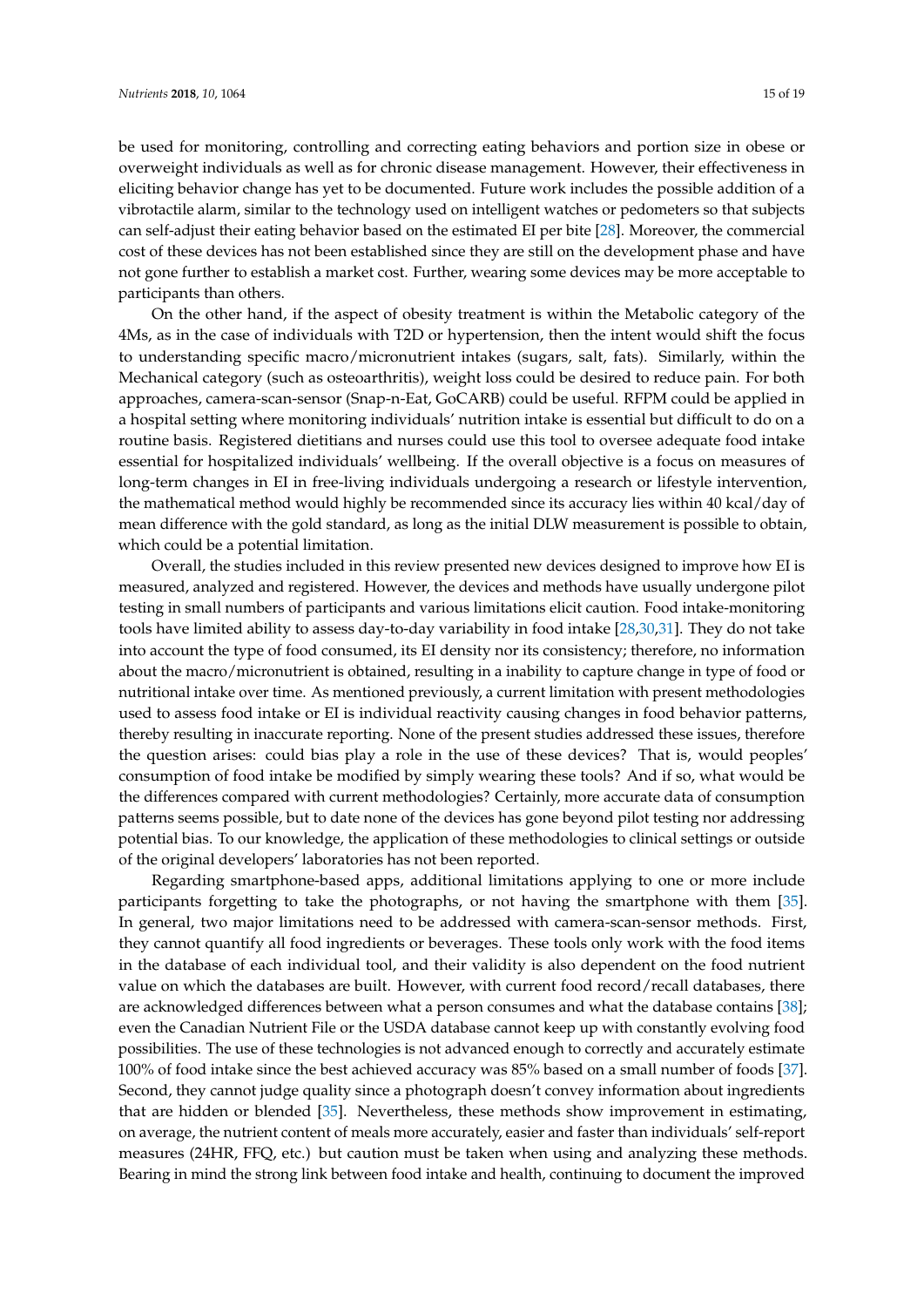validity and reliability of the food item recognition and nutritional information provided by these tools would undoubtedly lead to better outcome measurement in the fields of obesity and nutrition. However, the feasibility creating comprehensive databases for food recognition is problematic in an environment of incessantly increasing food possibilities. On the other hand, the ubiquity of smartphone ownership means that affordability and acceptability are of less concern with the main investment being the data processing.

#### **5. Conclusions**

In conclusion, these innovative dietary assessment tools are able to record food/energy intake more accurately than participants' estimates and are an improvement on important weaknesses of conventional methods (paper-based records/recalls), particularly regarding the burden of recording by participants and collecting/administering and evaluating/scoring the information by researchers. However, caution is needed when using them since they are still being refined. Future work should look at combining body monitor sensors and camera-scan-sensors to work together in order to counter their strengths and weaknesses. This work should eventually progress outside of research settings and promote the collaboration of dietitians with engineers to co-develop the design, development, evaluation and implementation of these new tools, since this would likely increase their effectiveness, acceptability and validity. Lastly, this research field should take into consideration changing formats of national nutrition recommendations, such as the 2014 Brazilian dietary guidelines, 2015 Dietary Guidelines for Americans and the American Heart Association, which are shifting the focus from single nutrients or kilocalorie counting into healthy eating patterns [\[50](#page-18-0)[–52\]](#page-18-1). Therefore, future development should aim at being able to detect overall eating patterns.

**Author Contributions:** Conceptualization, M.C.A.H. and C.B.C.; Methodology, M.C.A.H.; Data Curation, M.C.A.H.; Writing-Original Draft Preparation, M.C.A.H.; Writing-Review & Editing, C.B.C.

**Funding:** This research received no external funding.

**Acknowledgments:** M.C.A.H. was supported by the National Council of Science and Technology of Mexico.

**Conflicts of Interest:** The authors declare no conflict of interest.

#### **References**

- <span id="page-15-0"></span>1. Wang, H.; Naghavi, M.; Allen, C.; Barber, R.M.; Bhutta, Z.A.; Carter, A.; Casey, D.C.; Charlson, F.J.; Chen, A.Z.; Coates, M.M.; et al. Global, regional, and national life expectancy, all-cause mortality, and cause-specific mortality for 249 causes of death, 1980–2015: A systematic analysis for the global burden of disease study 2015. *Lancet* **2016**, *388*, 1459–1544. [\[CrossRef\]](http://dx.doi.org/10.1016/S0140-6736(16)31012-1)
- <span id="page-15-1"></span>2. Williamson, D.A. Fifty years of behavioral/lifestyle interventions for overweight and obesity: Where have we been and where are we going? *Obesity* **2017**, *25*, 1867–1875. [\[CrossRef\]](http://dx.doi.org/10.1002/oby.21914) [\[PubMed\]](http://www.ncbi.nlm.nih.gov/pubmed/28944593)
- <span id="page-15-2"></span>3. Das, S.K.; Roberts, S.B.; Bhapkar, M.V.; Villareal, D.T.; Fontana, L.; Martin, C.K.; Racette, S.B.; Fuss, P.J.; Kraus, W.E.; Wong, W.W.; et al. Body-composition changes in the comprehensive assessment of long-term effects of reducing intake of energy (CALERIE)-2 study: A 2-y randomized controlled trial of calorie restriction in nonobese humans. *Am. J. Clin. Nutr.* **2017**, *105*, 913–927. [\[CrossRef\]](http://dx.doi.org/10.3945/ajcn.116.137232) [\[PubMed\]](http://www.ncbi.nlm.nih.gov/pubmed/28228420)
- 4. The Diabetes Prevention Program (DPP) Research Group. The Diabetes Prevention Program (DPP): Description of lifestyle intervention. *Diabetes Care* **2002**, *25*, 2165–2171.
- 5. The Look AHEAD Research Group. Eight-year weight losses with an intensive lifestyle intervention: The Look AHEAD study. *Obesity* **2014**, *22*, 5–13.
- <span id="page-15-3"></span>6. Ma, W.; Huang, T.; Zheng, Y.; Wang, M.; Bray, G.A.; Sacks, F.M.; Qi, L. Weight-loss diets, adiponectin, and changes in cardiometabolic risk in the 2-year pounds lost trial. *Clin. Endocrinol. Metab.* **2016**, *101*, 2415–2422. [\[CrossRef\]](http://dx.doi.org/10.1210/jc.2016-1207) [\[PubMed\]](http://www.ncbi.nlm.nih.gov/pubmed/27055193)
- <span id="page-15-4"></span>7. Sharma, B.K.; Patil, M.; Satyanarayana, A. Negative regulators of brown adipose tissue (BAT)-mediated thermogenesis. *J. Cell Physiol.* **2014**, *229*, 1901–1907. [\[CrossRef\]](http://dx.doi.org/10.1002/jcp.24664) [\[PubMed\]](http://www.ncbi.nlm.nih.gov/pubmed/24809334)
- 8. Ryan, D.H.; Jensen, M.D. What the new obesity guidelines will tell us. *Curr. Opin. Endocrinol. Diabetes Obes.* **2013**, *20*, 429–433. [\[CrossRef\]](http://dx.doi.org/10.1097/01.med.0000432612.80860.34) [\[PubMed\]](http://www.ncbi.nlm.nih.gov/pubmed/23974771)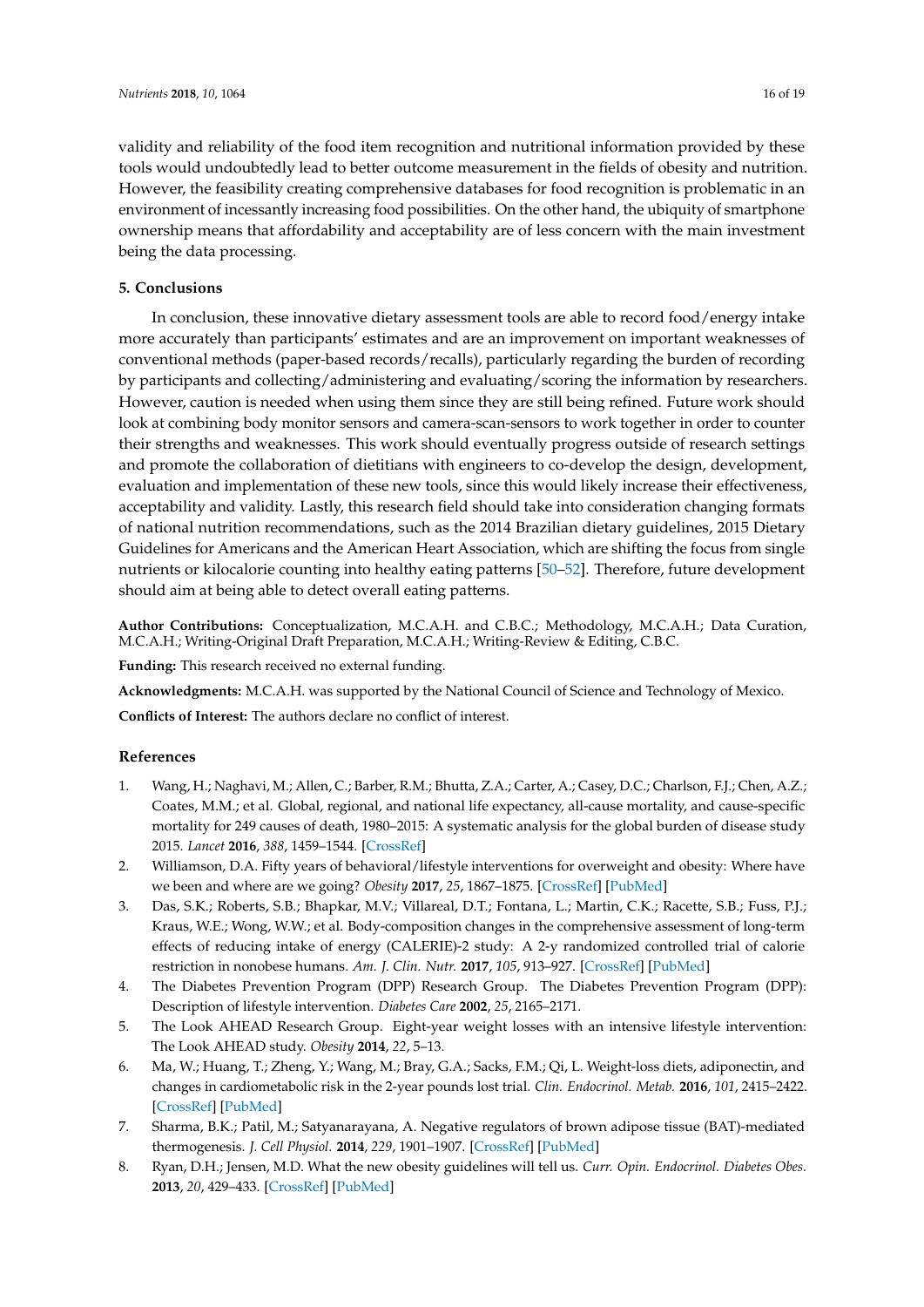- <span id="page-16-0"></span>9. Blair, S.N. Physical inactivity: The biggest public health problem of the 21st century. *Br. J. Sports Med.* **2009**, *43*, 1–2. [\[PubMed\]](http://www.ncbi.nlm.nih.gov/pubmed/19136507)
- <span id="page-16-1"></span>10. Subar, A.F.; Freedman, L.S.; Tooze, J.A.; Kirkpatrick, S.I.; Boushey, C.; Neuhouser, M.L.; Thompson, F.E.; Potischman, N.; Guenther, P.M.; Tarasuk, V.; et al. Addressing current criticism regarding the value of self-report dietary data. *J. Nutr.* **2015**, *145*, 2639–2645. [\[CrossRef\]](http://dx.doi.org/10.3945/jn.115.219634) [\[PubMed\]](http://www.ncbi.nlm.nih.gov/pubmed/26468491)
- <span id="page-16-2"></span>11. Johnson, R.K. Dietary intake—How do we measure what people are really eating? *Obes. Res.* **2002**, *10*, 63S–68S. [\[CrossRef\]](http://dx.doi.org/10.1038/oby.2002.192) [\[PubMed\]](http://www.ncbi.nlm.nih.gov/pubmed/12446861)
- <span id="page-16-3"></span>12. Archer, E.; Pavela, G.; Lavie, C.J. The inadmissibility of what we eat in America and NHANES dietary data in nutrition and obesity research and the scientific formulation of national dietary guidelines. *Mayo Clin. Proc.* **2015**, *90*, 911–926. [\[CrossRef\]](http://dx.doi.org/10.1016/j.mayocp.2015.04.009) [\[PubMed\]](http://www.ncbi.nlm.nih.gov/pubmed/26071068)
- <span id="page-16-4"></span>13. Dhurandhar, N.V.; Schoeller, D.; Brown, A.W.; Heymsfield, S.B.; Thomas, D.; Sorensen, T.I.; Speakman, J.R.; Jeansonne, M.; Allison, D.B. Energy Balance Measurement Working Group. Energy balance measurement: When something is not better than nothing. *Int. J. Obes.* **2015**, *39*, 1109–1113. [\[CrossRef\]](http://dx.doi.org/10.1038/ijo.2014.199) [\[PubMed\]](http://www.ncbi.nlm.nih.gov/pubmed/25394308)
- <span id="page-16-5"></span>14. Ioannidis, J.P. Implausible results in human nutrition research. *BMJ* **2013**, *347*, f6698. [\[CrossRef\]](http://dx.doi.org/10.1136/bmj.f6698) [\[PubMed\]](http://www.ncbi.nlm.nih.gov/pubmed/24231028)
- <span id="page-16-6"></span>15. Murakami, K.; Livingstone, M.B. Prevalence and characteristics of misreporting of energy intake in US adults: NHANES 2003–2012. *J. Nutr.* **2015**, *114*, 1294–1303. [\[CrossRef\]](http://dx.doi.org/10.1017/S0007114515002706) [\[PubMed\]](http://www.ncbi.nlm.nih.gov/pubmed/26299892)
- <span id="page-16-7"></span>16. Berta Vanrullen, I.; Volatier, J.L.; Bertaut, A.; Dufour, A.; Dallongeville, J. Characteristics of energy intake under-reporting in French adults. *J. Nutr.* **2014**, *111*, 1292–1302. [\[CrossRef\]](http://dx.doi.org/10.1017/S0007114513003759) [\[PubMed\]](http://www.ncbi.nlm.nih.gov/pubmed/24330816)
- 17. Gemming, L.; Jiang, Y.; Swinburn, B.; Utter, J.; Mhurchu, C.N. Under-reporting remains a key limitation of self-reported dietary intake: An analysis of the 2008/09 New Zealand adult nutrition survey. *J. Clin. Nutr.* **2014**, *68*, 259–264. [\[CrossRef\]](http://dx.doi.org/10.1038/ejcn.2013.242) [\[PubMed\]](http://www.ncbi.nlm.nih.gov/pubmed/24300904)
- 18. Murakami, K.; McCaffrey, T.A.; Livingstone, M.B. Associations of dietary glycaemic index and glycaemic load with food and nutrient intake and general and central obesity in British adults. *J. Nutr.* **2013**, *110*, 2047–2057. [\[CrossRef\]](http://dx.doi.org/10.1017/S0007114513001414) [\[PubMed\]](http://www.ncbi.nlm.nih.gov/pubmed/23656860)
- <span id="page-16-8"></span>19. Johansson, L.; Solvoll, K.; Bjorneboe, G.E.; Drevon, C.A. Under- and overreporting of energy intake related to weight status and lifestyle in a nationwide sample. *Am. J. Clin. Nutr.* **1998**, *68*, 266–274. [\[CrossRef\]](http://dx.doi.org/10.1093/ajcn/68.2.266) [\[PubMed\]](http://www.ncbi.nlm.nih.gov/pubmed/9701182)
- <span id="page-16-9"></span>20. Basiotis, P.P.; Welsh, S.O.; Cronin, F.J.; Kelsay, J.L.; Mertz, W. Number of days of food intake records required to estimate individual and group nutrient intakes with defined confidence. *J. Nutr.* **1987**, *117*, 1638–1641. [\[CrossRef\]](http://dx.doi.org/10.1093/jn/117.9.1638) [\[PubMed\]](http://www.ncbi.nlm.nih.gov/pubmed/3655942)
- <span id="page-16-19"></span><span id="page-16-10"></span>21. Thompson, F.E.; Subar, A.F.; Loria, C.M.; Reedy, J.L.; Baranowski, T. Need for technological innovation in dietary assessment. *J. Am. Diet. Assoc.* **2010**, *110*, 48–51. [\[CrossRef\]](http://dx.doi.org/10.1016/j.jada.2009.10.008) [\[PubMed\]](http://www.ncbi.nlm.nih.gov/pubmed/20102826)
- <span id="page-16-11"></span>22. Bountziouka, V.; Panagiotakos, D.B. Statistical methods used for the evaluation of reliability and validity of nutrition assessment tools used in medical research. *Curr. Pharm. Des.* **2010**, *16*, 3770–3775. [\[CrossRef\]](http://dx.doi.org/10.2174/138161210794455102) [\[PubMed\]](http://www.ncbi.nlm.nih.gov/pubmed/21128895)
- <span id="page-16-12"></span>23. Rebro, S.M.; Patterson, R.E.; Kristal, A.R.; Cheney, C.L. The effect of keeping food records on eating patterns. *J. Am. Diet. Assoc.* **1998**, *98*, 1163–1165. [\[CrossRef\]](http://dx.doi.org/10.1016/S0002-8223(98)00269-7)
- <span id="page-16-13"></span>24. Hise, M.E.; Sullivan, D.K.; Jacobsen, D.J.; Johnson, S.L.; Donnelly, J.E. Validation of energy intake measurements determined from observer-recorded food records and recall methods compared with the doubly labeled water method in overweight and obese individuals. *Am. J. Clin. Nutr.* **2002**, *75*, 263–267. [\[CrossRef\]](http://dx.doi.org/10.1093/ajcn/75.2.263) [\[PubMed\]](http://www.ncbi.nlm.nih.gov/pubmed/11815316)
- <span id="page-16-14"></span>25. Schoeller, D.A. Measurement of energy expenditure in free-living humans by using doubly labeled water. *J. Nutr.* **1988**, *118*, 1278–1289. [\[CrossRef\]](http://dx.doi.org/10.1093/jn/118.11.1278) [\[PubMed\]](http://www.ncbi.nlm.nih.gov/pubmed/3142975)
- <span id="page-16-15"></span>26. Amft, O.; Troster, G. Recognition of dietary activity events using on-body sensors. *Artif. Intell. Med.* **2008**, *42*, 121–136. [\[CrossRef\]](http://dx.doi.org/10.1016/j.artmed.2007.11.007) [\[PubMed\]](http://www.ncbi.nlm.nih.gov/pubmed/18242066)
- <span id="page-16-16"></span>27. Sazonov, E.; Schuckers, S.; Lopez-Meyer, P.; Makeyev, O.; Sazonova, N.; Melanson, E.L.; Neuman, M. Non-invasive monitoring of chewing and swallowing for objective quantification of ingestive behavior. *Physiol. Meas.* **2008**, *29*, 525–541. [\[CrossRef\]](http://dx.doi.org/10.1088/0967-3334/29/5/001) [\[PubMed\]](http://www.ncbi.nlm.nih.gov/pubmed/18427161)
- <span id="page-16-17"></span>28. Dong, Y.; Hoover, A.; Scisco, J.; Muth, E. A new method for measuring meal intake in humans via automated wrist motion tracking. *Appl. Psychophysiol. Biofeedback* **2012**, *37*, 205–215. [\[CrossRef\]](http://dx.doi.org/10.1007/s10484-012-9194-1) [\[PubMed\]](http://www.ncbi.nlm.nih.gov/pubmed/22488204)
- <span id="page-16-18"></span>29. Subar, A.F.; Kipnis, V.; Troiano, R.P.; Midthune, D.; Schoeller, D.A.; Bingham, S.; Sharbaugh, C.O.; Trabulsi, J.; Runswick, S.; Ballard-Barbash, R.; et al. Using intake biomarkers to evaluate the extent of dietary misreporting in a large sample of adults: The open study. *Am. J. Epidemiol.* **2003**, *158*, 1–13. [\[CrossRef\]](http://dx.doi.org/10.1093/aje/kwg092) [\[PubMed\]](http://www.ncbi.nlm.nih.gov/pubmed/12835280)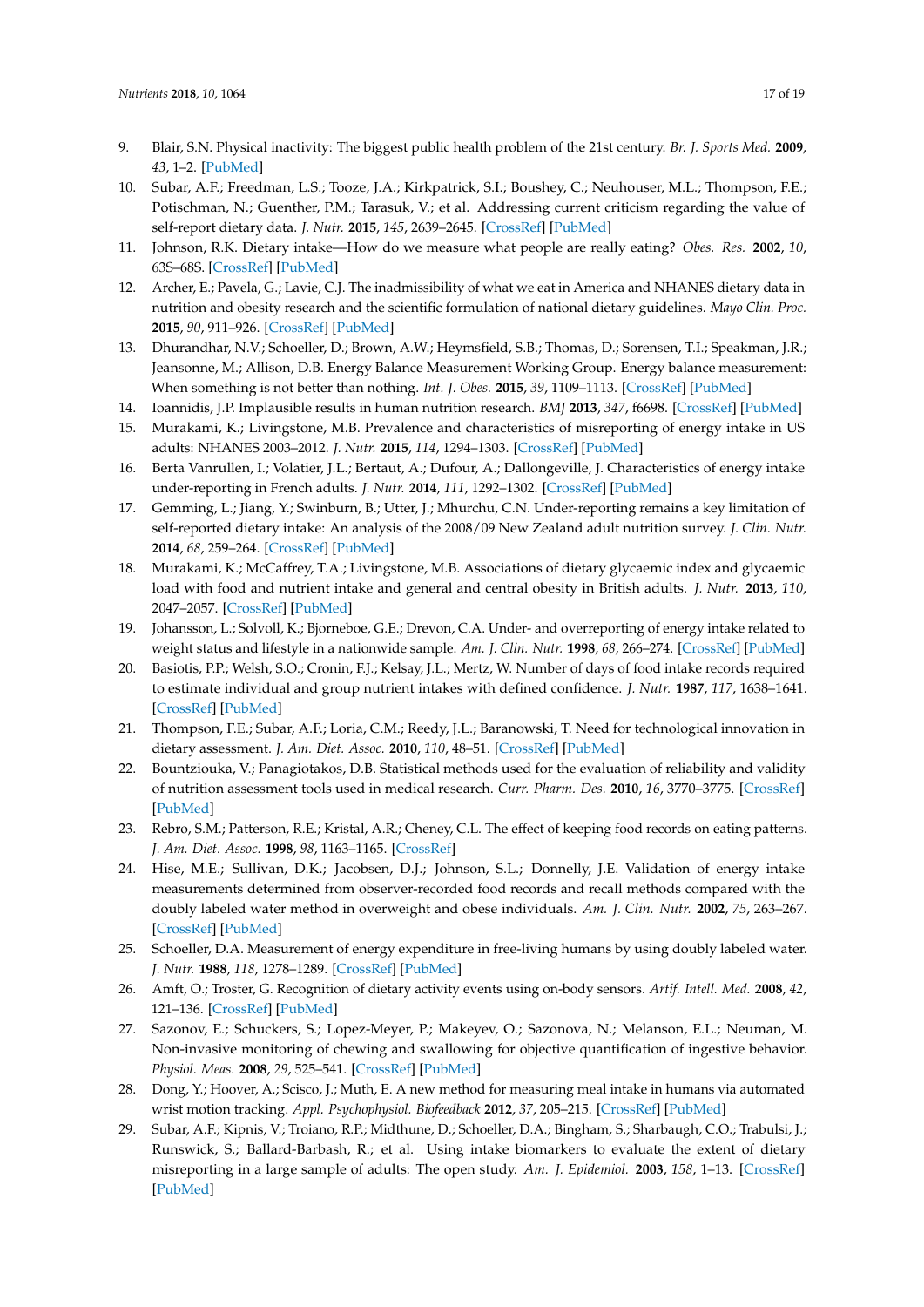- <span id="page-17-10"></span><span id="page-17-9"></span><span id="page-17-8"></span><span id="page-17-7"></span><span id="page-17-6"></span><span id="page-17-5"></span><span id="page-17-4"></span><span id="page-17-3"></span><span id="page-17-2"></span><span id="page-17-0"></span>30. Salley, J.N.; Hoover, A.W.; Wilson, M.L.; Muth, E.R. Comparison between human and bite-based methods of estimating caloric intake. *J. Acad. Nutr. Diet.* **2016**, *116*, 1568–1577. [\[CrossRef\]](http://dx.doi.org/10.1016/j.jand.2016.03.007) [\[PubMed\]](http://www.ncbi.nlm.nih.gov/pubmed/27085871)
- <span id="page-17-1"></span>31. Fontana, J.M.; Farooq, M.; Sazonov, E. Automatic ingestion monitor: A novel wearable device for monitoring of ingestive behavior. *IEEE Trans. Biomed. Eng.* **2014**, *61*, 1772–1779. [\[CrossRef\]](http://dx.doi.org/10.1109/TBME.2014.2306773) [\[PubMed\]](http://www.ncbi.nlm.nih.gov/pubmed/24845288)
- <span id="page-17-13"></span><span id="page-17-11"></span>32. Fontana, J.M.; Higgins, J.A.; Schuckers, S.C.; Bellisle, F.; Pan, Z.; Melanson, E.L.; Neuman, M.R.; Sazonov, E. Energy intake estimation from counts of chews and swallows. *Appetite* **2015**, *85*, 14–21. [\[CrossRef\]](http://dx.doi.org/10.1016/j.appet.2014.11.003) [\[PubMed\]](http://www.ncbi.nlm.nih.gov/pubmed/25447016)
- <span id="page-17-14"></span>33. Liu, J.; Johns, E.; Atallah, L.; Pettitt, C.; Lo, B.; Frost, G.; Yang, G.-Z. An intelligent food-intake monitoring system using wearable sensors. In *2012 Ninth International Conference on Wearable and Implantable Body Sensor Networks*; IEEE: London, UK, 2012; pp. 154–160.
- <span id="page-17-16"></span>34. Ptomey, L.T.; Willis, E.A.; Honas, J.J.; Mayo, M.S.; Washburn, R.A.; Herrmann, S.D.; Sullivan, D.K.; Donnelly, J.E. Validity of energy intake estimated by digital photography plus recall in overweight and obese young adults. *J. Acad. Nutr. Diet.* **2015**, *115*, 1392–1399. [\[CrossRef\]](http://dx.doi.org/10.1016/j.jand.2015.05.006) [\[PubMed\]](http://www.ncbi.nlm.nih.gov/pubmed/26122282)
- <span id="page-17-17"></span>35. Martin, C.K.; Correa, J.B.; Han, H.; Allen, H.R.; Rood, J.C.; Champagne, C.M.; Gunturk, B.K.; Bray, G.A. Validity of the remote food photography method (RFPM) for estimating energy and nutrient intake in near real-time. *Obesity* **2012**, *20*, 891–899. [\[CrossRef\]](http://dx.doi.org/10.1038/oby.2011.344) [\[PubMed\]](http://www.ncbi.nlm.nih.gov/pubmed/22134199)
- <span id="page-17-21"></span>36. Kawano, Y.; Yanai, K. Foodcam: A real-time food recognition system on a smartphone. *Multimed. Tools Appl.* **2015**, *74*, 5263–5287. [\[CrossRef\]](http://dx.doi.org/10.1007/s11042-014-2000-8)
- <span id="page-17-22"></span>37. Zhang, W.; Yu, Q.; Siddiquie, B.; Divakaran, A.; Sawhney, H. "Snap-n-eat": Food recognition and nutrition estimation on a smartphone. *J. Diabetes Sci. Technol.* **2015**, *9*, 525–533. [\[CrossRef\]](http://dx.doi.org/10.1177/1932296815582222) [\[PubMed\]](http://www.ncbi.nlm.nih.gov/pubmed/25901024)
- <span id="page-17-23"></span>38. Rhyner, D.; Loher, H.; Dehais, J.; Anthimopoulos, M.; Shevchik, S.; Botwey, R.H.; Duke, D.; Stettler, C.; Diem, P.; Mougiakakou, S. Carbohydrate estimation by a mobile phone-based system versus self-estimations of individuals with type 1 diabetes mellitus: A comparative study. *J. Med. Int. Res.* **2016**, *18*, e101. [\[CrossRef\]](http://dx.doi.org/10.2196/jmir.5567) [\[PubMed\]](http://www.ncbi.nlm.nih.gov/pubmed/27170498)
- <span id="page-17-24"></span>39. Sanghvi, A.; Redman, L.M.; Martin, C.K.; Ravussin, E.; Hall, K.D. Validation of an inexpensive and accurate mathematical method to measure long-term changes in free-living energy intake. *Am. J. Clin. Nutr.* **2015**, *102*, 353–358. [\[CrossRef\]](http://dx.doi.org/10.3945/ajcn.115.111070) [\[PubMed\]](http://www.ncbi.nlm.nih.gov/pubmed/26040640)
- <span id="page-17-12"></span>40. Sazonov, E.S.; Schuckers, S.A.C.; Lopez-Meyer, P.; Makeyev, O.; Melanson, E.L.; Neuman, M.R.; Hill, J.O. Toward Objective Monitoring of Ingestive Behavior in Free-living Population. *Obesity* **2009**, *17*, 1971–1975. [\[CrossRef\]](http://dx.doi.org/10.1038/oby.2009.153) [\[PubMed\]](http://www.ncbi.nlm.nih.gov/pubmed/19444225)
- <span id="page-17-15"></span>41. Pew Research Center. The Smartphone Difference. Available online: [http://www.pewinternet.org/2015/](http://www.pewinternet.org/2015/04/_1/us-smartphone-use-in-2015/) [04/\\_1/us-smartphone-use-in-2015/](http://www.pewinternet.org/2015/04/_1/us-smartphone-use-in-2015/) (accessed on 1 April 2015).
- <span id="page-17-18"></span>42. Martin, C.K.; Nicklas, T.; Gunturk, B.; Correa, J.B.; Allen, H.R.; Champagne, C. Measuring food intake with digital photography. *J. Hum. Nutr. Diet.* **2014**, *27*, 72–81. [\[CrossRef\]](http://dx.doi.org/10.1111/jhn.12014) [\[PubMed\]](http://www.ncbi.nlm.nih.gov/pubmed/23848588)
- <span id="page-17-19"></span>43. USDA Food and Nutrient Database for Dietary Studies, version 3.0 [internet], Beltsville (MD): USDA, Agricultural Research Service, Food Surveys Research Group. 2008. Available online: [http://www.ars.usda.](http://www.ars.usda.gov/Services/docs.htm?docid=17031) [gov/Services/docs.htm?docid=17031](http://www.ars.usda.gov/Services/docs.htm?docid=17031) (accessed on 1 April 2015).
- <span id="page-17-20"></span>44. Martin, C.K.; Han, H.; Coulon, S.M.; Allen, H.R.; Champagne, C.M.; Anton, S.D. A novel method to remotely measure food intake of free-living individuals in real time: The remote food photography method. *J. Nutr.* **2009**, *101*, 446–456. [\[CrossRef\]](http://dx.doi.org/10.1017/S0007114508027438) [\[PubMed\]](http://www.ncbi.nlm.nih.gov/pubmed/18616837)
- <span id="page-17-25"></span>45. Hall, K.D.; Chow, C.C. Estimating changes in free-living energy intake and its confidence interval. *Am. J. Clin. Nutr.* **2011**, *94*, 66–74. [\[CrossRef\]](http://dx.doi.org/10.3945/ajcn.111.014399) [\[PubMed\]](http://www.ncbi.nlm.nih.gov/pubmed/21562087)
- <span id="page-17-26"></span>46. Rochon, J.; Bales, C.W.; Ravussin, E.; Redman, L.; Holloszy, J.O.; Racette, S.B.; Roberts, S.B.; Das, S.K.; Romashkan, S.; Galan, K.M.; et al. Design and conduct of the CALERIE Study: Comprehensive assessment of the long-term effects of reducing intake of energy. *J. Gerontol. Ser. A* **2010**, *66A*, 97–108. [\[CrossRef\]](http://dx.doi.org/10.1093/gerona/glq168) [\[PubMed\]](http://www.ncbi.nlm.nih.gov/pubmed/20923909)
- <span id="page-17-27"></span>47. Sharma, A.M.M. A mnemonic for assessing obesity. Obesity reviews. *Off. J. Int. Assoc. Study Obes.* **2010**, *11*, 808–809. [\[CrossRef\]](http://dx.doi.org/10.1111/j.1467-789X.2010.00766.x) [\[PubMed\]](http://www.ncbi.nlm.nih.gov/pubmed/21182728)
- <span id="page-17-28"></span>48. Van Remoortel, H.; Giavedoni, S.; Raste, Y.; Burtin, C.; Louvaris, Z.; Gimeno-Santos, E.; Langer, D.; Glendenning, A.; Hopkinson, N.S.; Vogiatzis, I.; et al. Validity of activity monitors in health and chronic disease: A systematic review. *Int. J. Behav. Nutr. Phys. Act.* **2012**, *9*, 84. [\[CrossRef\]](http://dx.doi.org/10.1186/1479-5868-9-84) [\[PubMed\]](http://www.ncbi.nlm.nih.gov/pubmed/22776399)
- <span id="page-17-29"></span>49. Bandura, A. *Social Foundations of Thought and Action: A Social Cognitive Theory*; Prentice-Hall, Inc.: Englewood Cliffs, NJ, USA, 1986; p. 617.